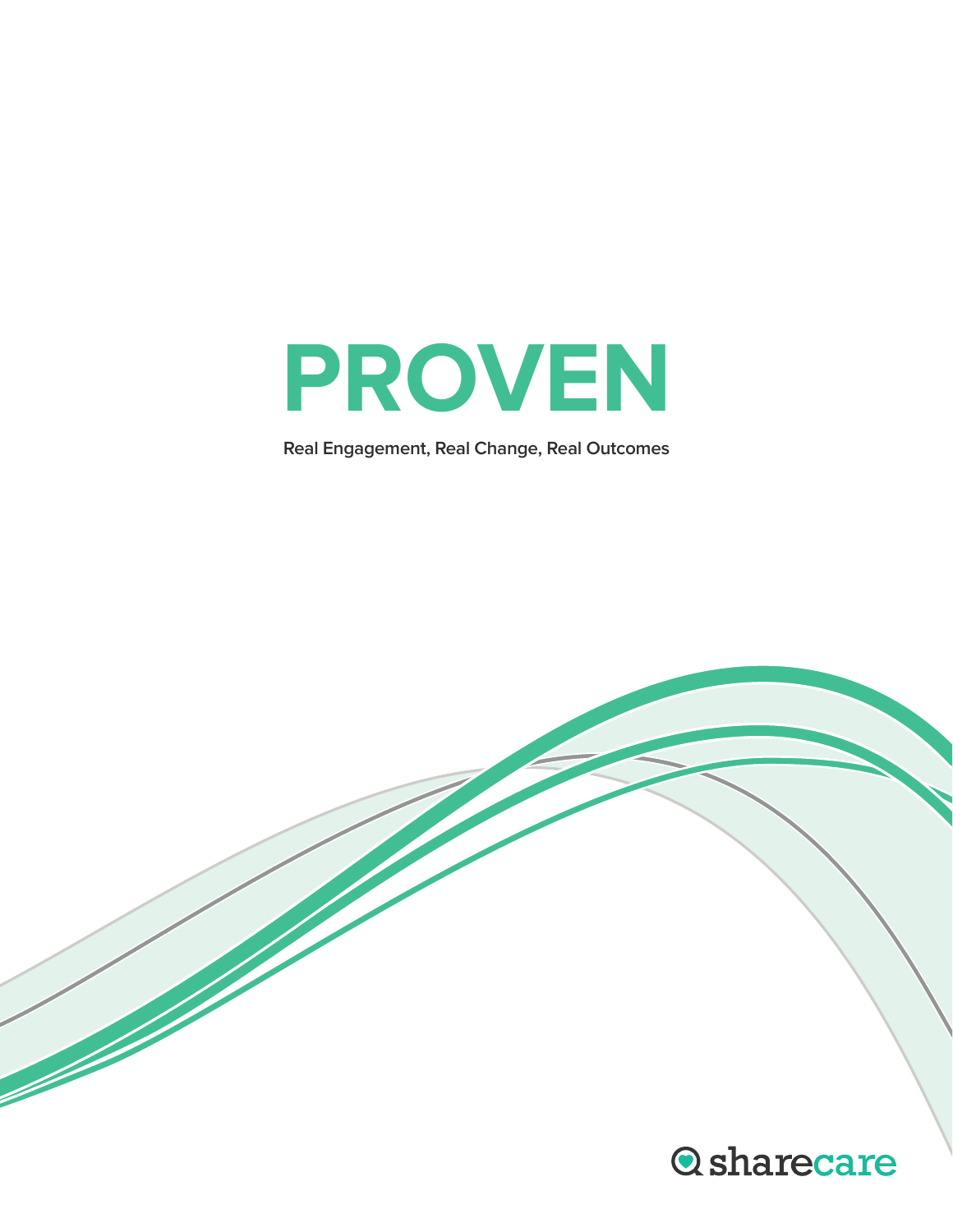# **OUR PROOF IS IN** THE RESEARCH.

Created by digital health pioneer Jeff Arnold and world-renowned cardiothoracic surgeon Dr. Mehmet Oz, Sharecare is on a mission to provide a safe and secure experience to help people manage all their health in one place, whether they are a patient, employee, health plan member, or consumer. By simultaneously focusing on an individual's wellness, illness and lifestyle, we help people understand the full story of their health. And with a foundation of science, we've been building, implementing and enhancing a scalable solution that does just that. Sharecare provides each person - no matter where they are in their health journey – with a comprehensive and personalized health profile, where they can dynamically and easily connect to the information, evidence based programs and health professionals they need to live their healthiest, happiest and most productive life.

Want proof? Sharecare and external third-party researchers have published numerous peer-reviewed articles and reports showing the value and effectiveness of our approach. And based on all of this research, we continue to innovate.

So, as you review the findings in the pages that follow, gain confidence in knowing **the proven value you seek, we deliver.**

Sharecare and the Sharecare logo are registered trademarks or trademarks of Sharecare, Inc., and/or its subsidiaries and/or affiliates in the USA and/or other countries. All other brand names, product names, registered trademarks or trademarks belong to their respective holders. Sharecare reserves the right to alter product and services offerings, and specifications and pricing at any time without notice, and is not responsible for typographical or graphical errors that may appear in this document. © 2019 Sharecare, Inc. All rights reserved.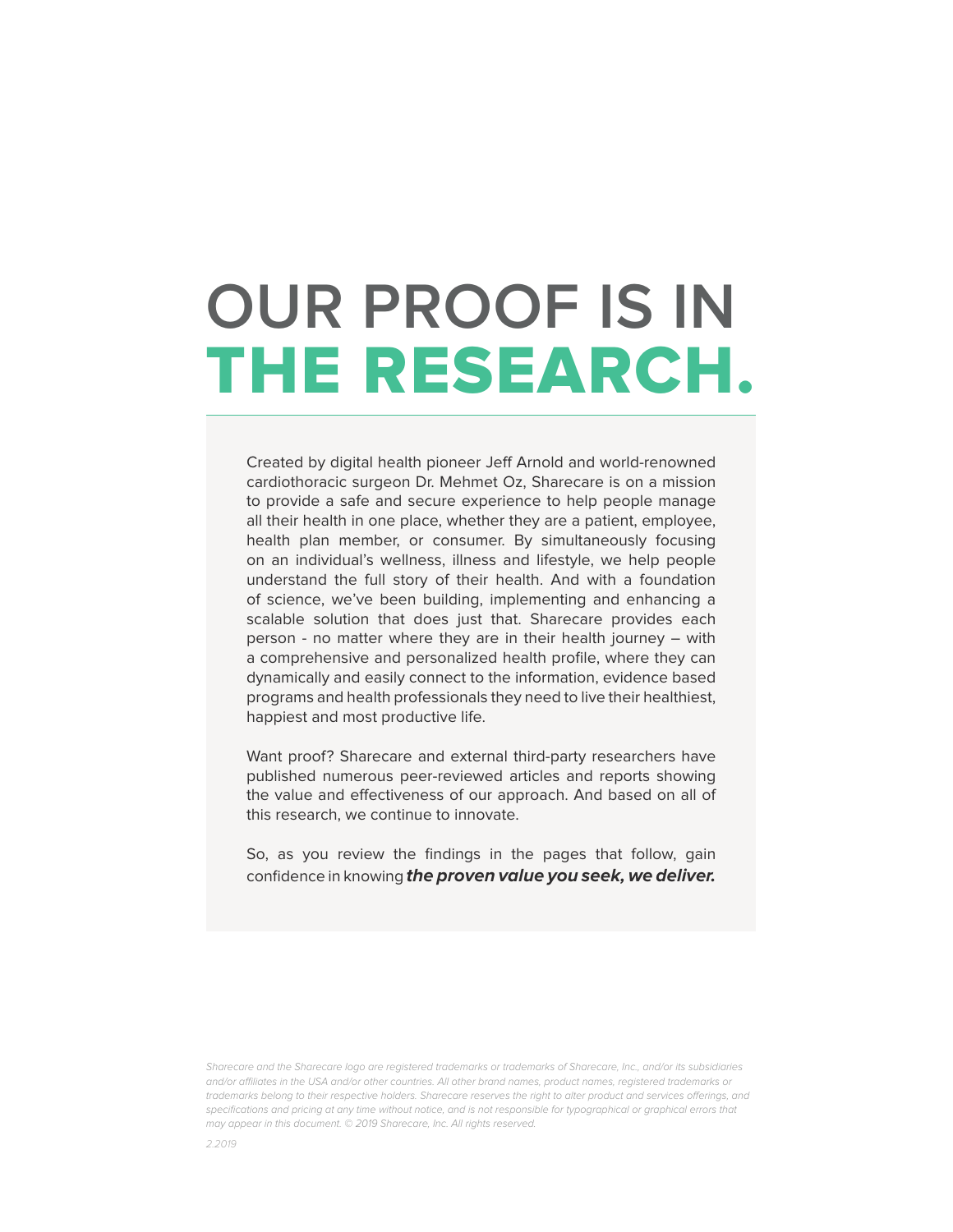### **Peer-Reviewed Articles and Reports**

| <b>ASSESSING HEALTH AND WELL-BEING</b>                                                                                 | 5             |
|------------------------------------------------------------------------------------------------------------------------|---------------|
| Prediction of Mortality Using On-Line, Self-Reported Health Data: Empirical Test of the RealAge Score ________         | 6             |
| The Well-Being 5: Development and Validation of a Diagnostic Instrument to Improve Population Well-Being ____          | 7             |
|                                                                                                                        | 8             |
| What's Mine is Yours: Evaluation of Shared Well-Being Among Married Couples and the                                    | $\mathcal{G}$ |
| Population Well-Being Measures Help Explain Geographic Disparities in Life Expectancy at the County Level _____ 10     |               |
| Comparing the Contributions of Well-Being and Disease Status to Employee Productivity ______________________________11 |               |
| Overall Well-being as a Predictor of Healthcare, Productivity, and Retention Outcomes in a Large Employer _____        | - 12          |
| Presenteeism According to Healthy Behaviors, Physical Health, and Work Environment _______________________             | 13            |
| Evaluation of the Relationship Between Individual Well-Being and Future Health Care Utilization and Cost ______        | - 14          |
| OPTIMIZING INTERVENTION USING DATA AND ARREST MANAGEMENT AND THE RESERVENTION USING DATA                               | 15            |
| Well-Being and Employee Health - How Employees' Well-Being Scores Interact with Demographic Factors to                 | 16            |
| Predicting Future Hospital Admissions: Can We Focus Intensive Readmission Avoidance                                    | 17            |
| Predictive Modeling: The Application of a Customer-Specific Avoidable Cost Model in a Commercial Population __         | - 18          |
| Impact of Predictive Model-Directed End-of-Life Counseling for Medicare Beneficiaries _______________________          | 19            |
| Maximizing Care Management Savings Through Advanced Total Population Targeting ____________________                    | 20            |

Please see additional research articles at sharecare.com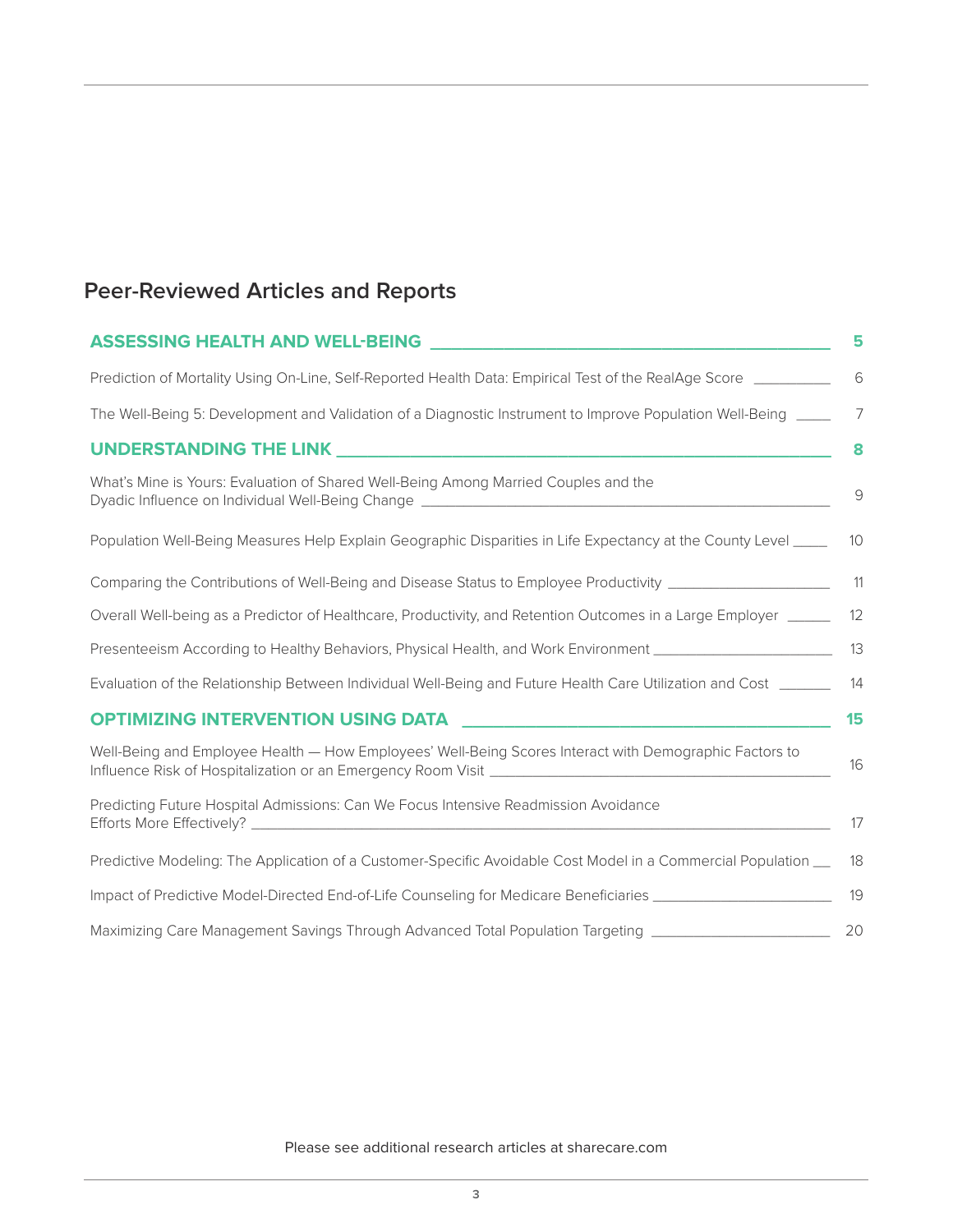| DELIVERING RESULTS NEWSFILM AND THE RESULTS                                                                                                                                                                       | 21 |
|-------------------------------------------------------------------------------------------------------------------------------------------------------------------------------------------------------------------|----|
| <b>Behavior Change and Biometric Improvement</b>                                                                                                                                                                  |    |
| Direct and Mediated Relationships Between Participation in a Telephonic Health Coaching Program<br>and Health Behavior, Life Satisfaction, and Optimism [1988] [2012] [2013] [2013] [2013] [2013] [2014] [2014] [ | 23 |
| Effect of Comprehensive Lifestyle Changes on Telomerase Activity and Telomere Length in Men<br>With Biopsy-Proven Low-Risk Prostate Cancer: 5-Year Follow-up of a Descriptive Pilot Study ______________          | 24 |
| Association between Frequency of Telephonic Contact and Clinical Testing for a Large,                                                                                                                             | 25 |
| Impact of Telephonic Interventions on Glycosylated Hemoglobin and Low-Density                                                                                                                                     | 26 |
| Intensive Lifestyle Changes for Reversal of Coronary Heart Disease [14] [15] [16] [16] [16] [27] [27                                                                                                              |    |
| Effects of Stress Management Training and Dietary Changes in Treating Ischemic Heart Disease _________________ 28                                                                                                 |    |
| <b>Healthcare Utilization and Cost</b>                                                                                                                                                                            |    |
| Effect of Post-Hospital Discharge Telephonic Intervention on Hospital Readmissions<br>in a Privately Insured Population in Australia [2022] [2022] [2022] [2022] [2022] [2022] [2022] [2022] [2022] [             | 29 |
| The Well-Being Valuation Model: A Method for Monetizing the Nonmarket Good of Individual Well-Being ____________ 30                                                                                               |    |
| The Value of a Well-Being Improvement Strategy: Longitudinal Success across Subjective and<br>Objective Measures Observed in a Firm Adopting a Consumer-Driven Health Plan _________________________________      | 31 |
| Long-Term Impact of a Chronic Disease Management Program on Hospital Utilization and Cost in an                                                                                                                   | 32 |
| Exploring Robust Methods for Evaluating Treatment and Comparison Groups in                                                                                                                                        | 33 |
| The Impact of a Proactive Chronic Care Management Program on Hospital Admission Rates                                                                                                                             | 34 |
|                                                                                                                                                                                                                   |    |
| <b>Productivity Improvement</b>                                                                                                                                                                                   |    |
| Well-Being Improvement in a Mid-Size Employer: Changes in Well-Being, Productivity, Health Risk<br>and Perceived Employer Support after Implementation of a Well-Being Improvement Strategy                       | 36 |
| Well-Being, Health, and Productivity Improvement After an Employee Well-Being Intervention in                                                                                                                     | 37 |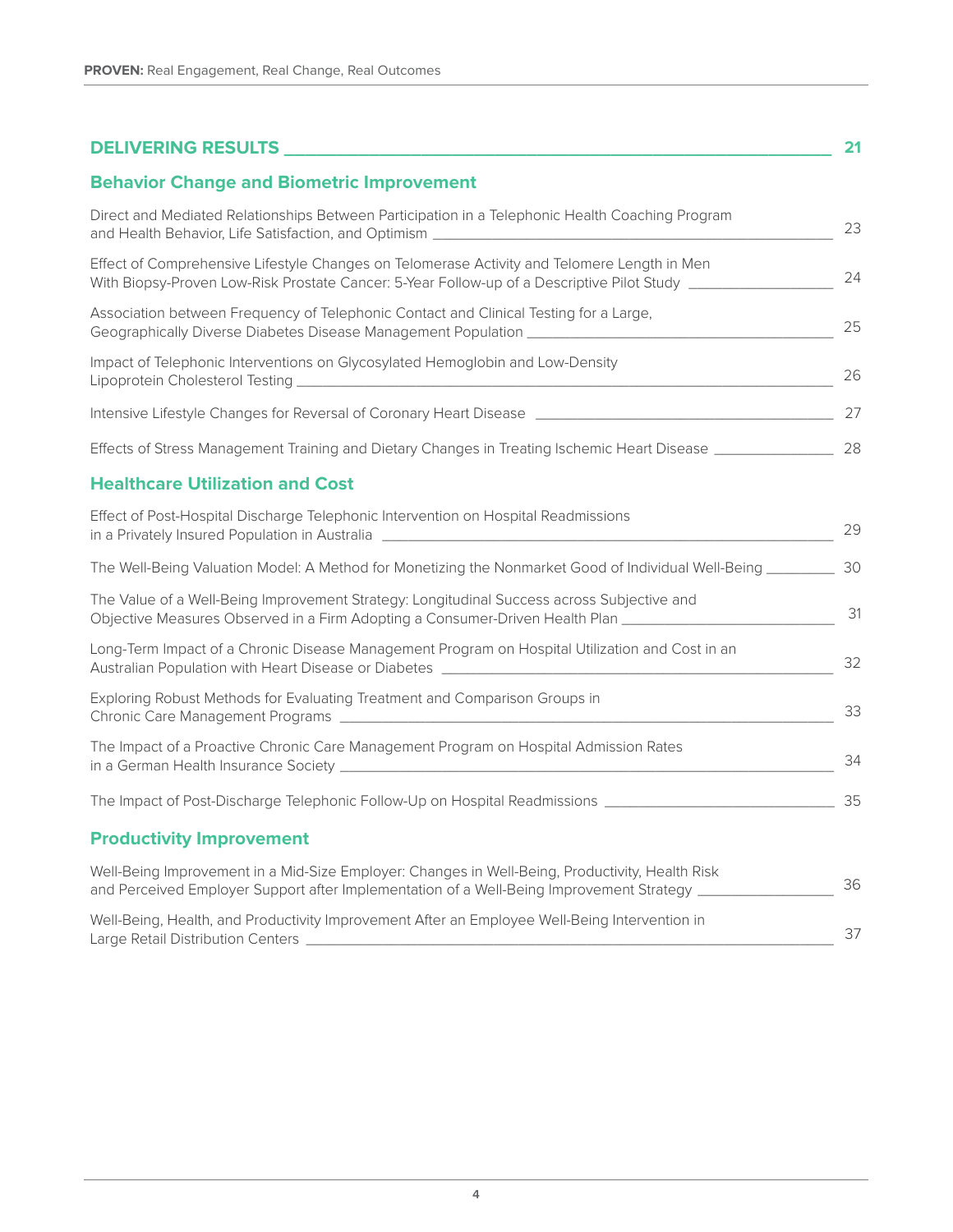### <span id="page-4-0"></span>**ASSESSING HEALTH AND WELL-BEING**

The World Health Organization defines health as "a state of complete physical, mental and social well-being and not merely the absence of disease or infirmity." Since 2008, Sharecare has produced the definitive measure of well-being in individuals, organizations and communities. The Gallup-Sharecare Well-Being Index® provides an in-depth, real-time view of well-being across the globe, giving organizations and governments unmatched insight into the health of their populations.

For more than three decades, Sharecare has been a thought leader in health and well-being – we understand the complexity of behavior change and have refined our understanding of what constitutes well-being and improved upon methodologies for measuring well-being over the years. This robust scientific foundation has helped guide the development and validation of solutions that deliver the best value to our health system, health plan and employer customers – solutions that effectively and efficiently change populations by respecting the multifaceted nature of the individual. We've taken our validated measure of well-being (the Well-Being 5 Assessment) and combined it with our powerful, scientifically-based RealAge® test (taken by more than 45M people), to show you the true age of the body you're living in – the first step toward optimizing your health. RealAge questions have been optimized over the course of 24 years to ensure the highest statistical, scientific and clinical relevance in understanding an individual's health.

This collection of articles includes peer-reviewed studies and white papers relating to assessing well-being.

#### **FEATURED ARTICLES:**

| Prediction of Mortality Using On-Line, Self-Reported Health Data:       |   |
|-------------------------------------------------------------------------|---|
| Empirical Test of the RealAge Score                                     | 6 |
| The Well-Being 5: Development and Validation of a Diagnostic Instrument |   |
|                                                                         |   |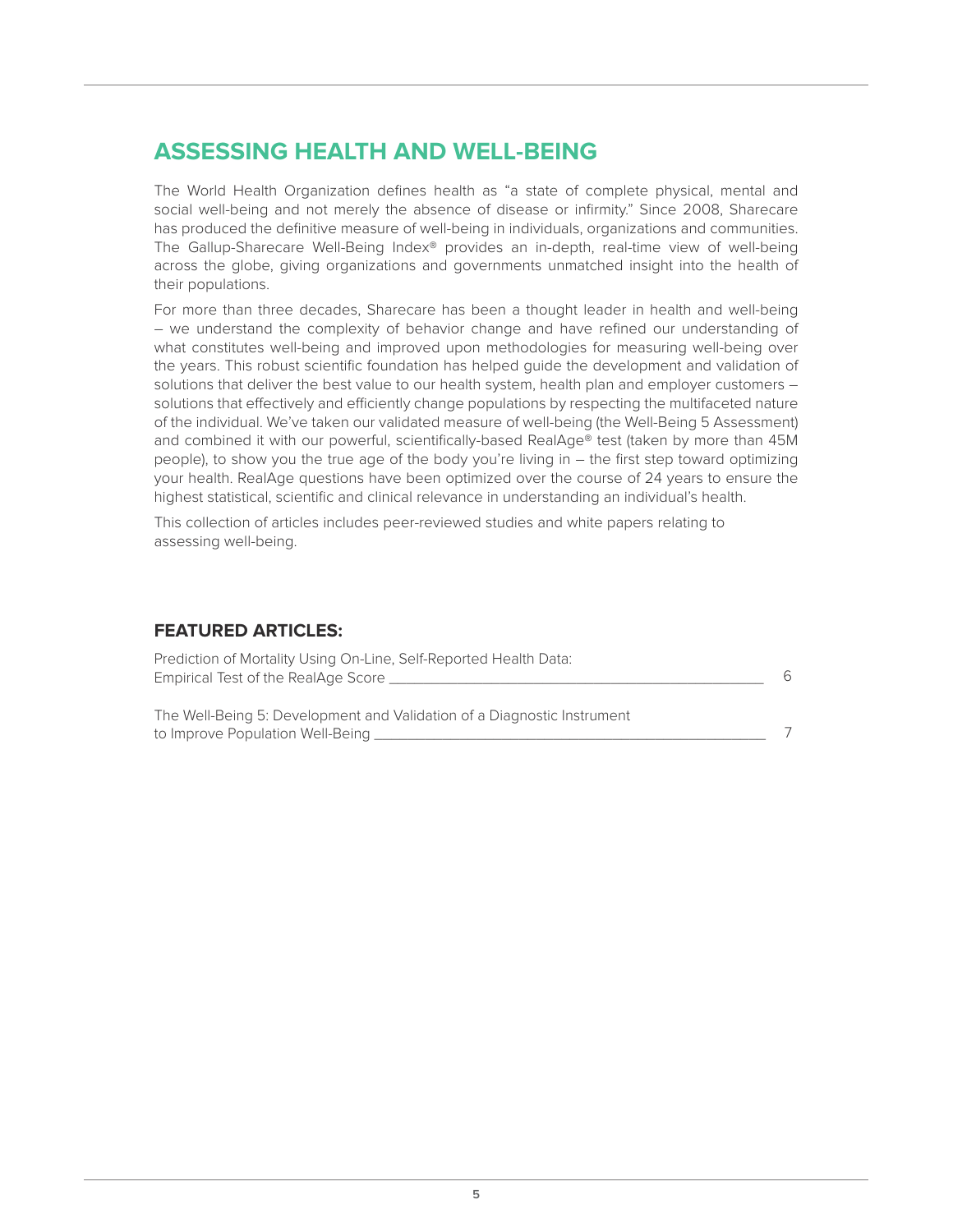### <span id="page-5-0"></span>**Prediction of Mortality Using On-Line, Self-Reported Health Data: Empirical Test of the RealAge Score**

William R. Hobbs, James H. Fowler Plos One, 2014

#### **Abstract**

**Objective:** We validate an online, personalized mortality risk measure called ''RealAge'' assigned to 30 million individuals over the past 10 years.

**Methods:** 188,698 RealAge survey respondents were linked to California Department of Public Health death records using a one-way cryptographic hash of first name, last name, and date of birth. 1,046 were identified as deceased. We used Cox proportional hazards models and receiver operating characteristic (ROC) curves to estimate the relative scales and predictive accuracies of chronological age, the RealAge score, and the Framingham ATP-III score for hard coronary heart disease (HCHD) in this data. To address concerns about selection and to examine possible heterogeneity, we compared the results by time to death at registration, underlying cause of death, and relative health among users.

**Results:** The RealAge score is accurately scaled (hazard ratios: age 1.076; RealAge-age 1.084) and more accurate than chronological age (age c-statistic: 0.748; RealAge c-statistic: 0.847) in predicting mortality from hard coronary heart disease following survey completion. The score is more accurate than the Framingham ATP-III score for hard coronary heart disease (c-statistic: 0.814), perhaps because self-reported cholesterol levels are relatively uninformative in the RealAge user sample. RealAge predicts deaths from malignant neoplasms, heart disease, and external causes. The score does not predict malignant neoplasm deaths when restricted to users with no smoking history, no prior cancer diagnosis, and no indicated health interest in cancer (p-value 0.820).

**Conclusion:** The RealAge score is a valid measure of mortality risk in its user population.

#### **Key Takeaways:**

- Using data from RealAge surveys and public death records from California, this study evaluated the strength of RealAge delta (the difference between RealAge and chronological age) as a predictor of mortality within 5 years.
- The results demonstrate that RealAge is a better predictor of mortality than chronological age indicating that health behaviors and conditions have a significant impact on mortality above and beyond age.
- RealAge outperformed other measured including the Framingham Adult Treatment Panel III (ATP-III), a model that predicts hard coronary heart disease in predicting mortality.

#### **PDF available at:**

<https://www.ncbi.nlm.nih.gov/pmc/articles/PMC3895041/pdf/pone.0086385.pdf>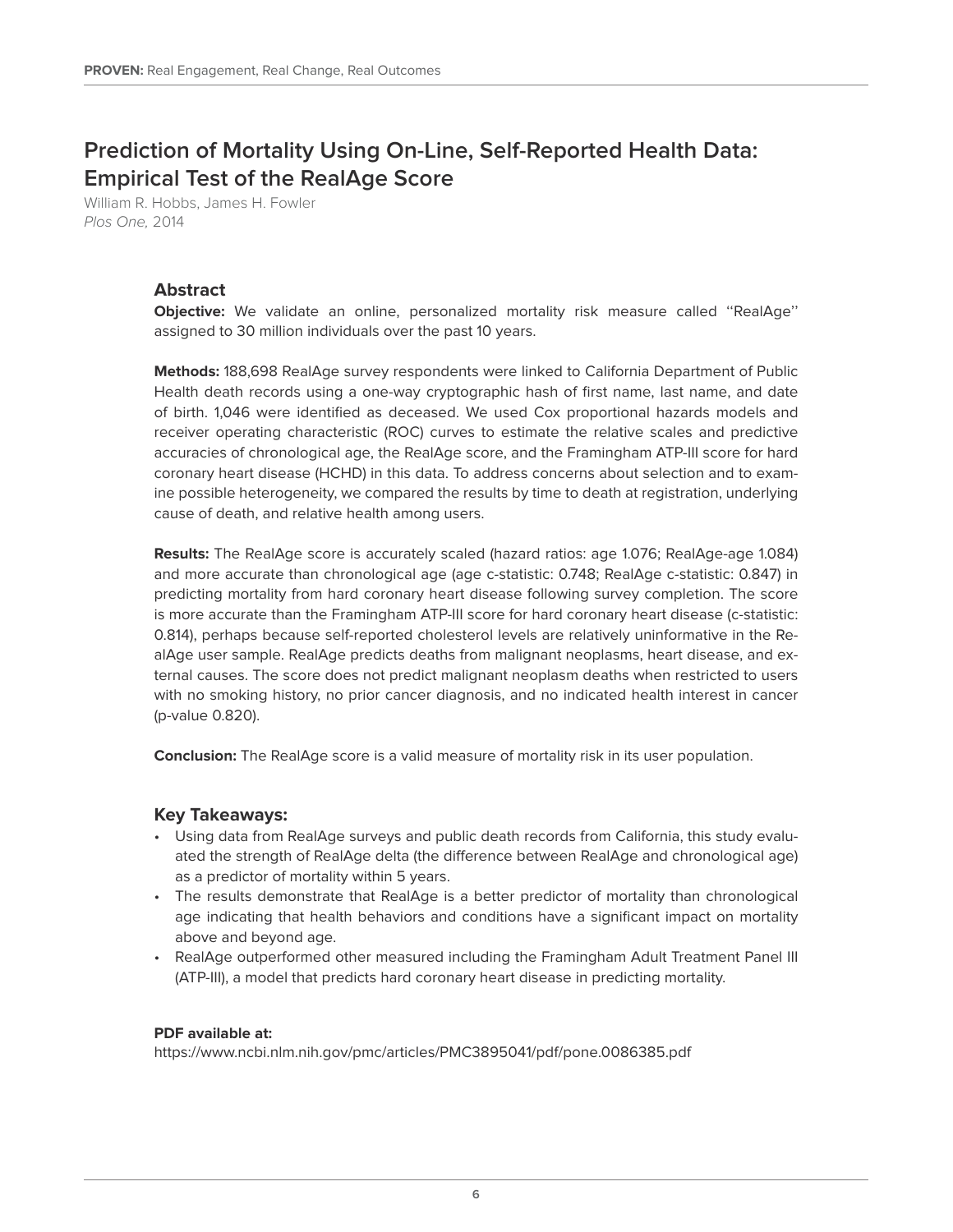### <span id="page-6-0"></span>**The Well-Being 5: Development and Validation of a Diagnostic Instrument to Improve Population Well-being**

Sears, LE, Agrawal, S, Sidney, JA, Castle, PH, Rula, EY, Coberley, CR, Witters, D, Pope, JE, Harter, JK Population Health Management, 2014

#### **Abstract**

Building upon extensive research from 2 validated well-being instruments, the objective of this research was to develop and validate a comprehensive and actionable well-being instrument that informs and facilitates improvement of well-being for individuals, communities, and nations. The goals of the measure were comprehensiveness, validity and reliability, significant relationships with health and performance outcomes, and diagnostic capability for intervention. For measure development and validation, questions from the Well-being Assessment and Wellbeing Finder were simultaneously administered as a test item pool to over 13,000 individuals across 3 independent samples. Exploratory factor analysis was conducted on a random selection from the first sample and confirmed in the other samples. Further evidence of validity was established through correlations to the established well-being scores from the Well-Being Assessment and Wellbeing Finder, and individual outcomes capturing health care utilization and productivity. Results showed the Well-Being 5 score comprehensively captures the known constructs within well-being, demonstrates good reliability and validity, significantly relates to health and performance outcomes, is diagnostic and informative for intervention, and can track and compare well-being over time and across groups. With this tool, well-being deficiencies within a population can be effectively identified, prioritized, and addressed, yielding the potential for substantial improvements to the health status, performance, and quality of life for individuals and cost savings for stakeholders.

#### **Key Takeaways:**

- The Well-Being 5 instrument combines the content, predictive capabilities, actionability and insights from millions of responses from two leading well-being instruments — the Healthways Well-being Assessment and the Gallup Well-being Finder — to most efficiently and effectively enable and inform business cost and performance management.
- The survey captures the five interrelated elements of well-being, which have demonstrated meaningful relationships to business and individual outcomes — physical, social, community, financial and purpose well-being.
- The Well-Being 5 instrument can be used to effectively predict future cost and performance issues, identify high risk individuals, direct policy, drive intervention programs, and track individual and population well-being over time.

#### **PDF available at:**

<http://online.liebertpub.com/doi/pdfplus/10.1089/pop.2013.0119>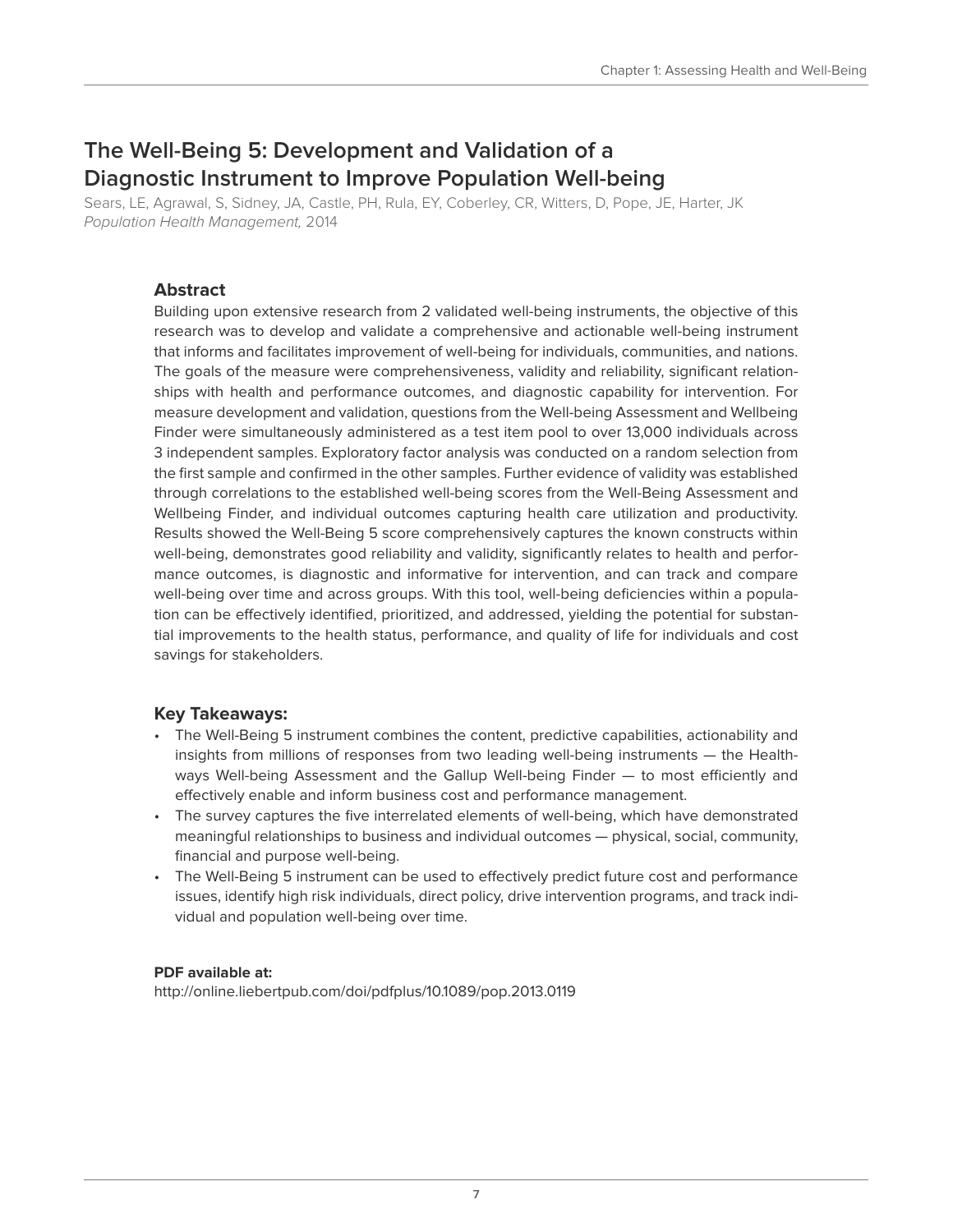### <span id="page-7-0"></span>**UNDERSTANDING THE LINK**

Most people want to feel good and be healthy, but there are so many obstacles and excuses that can get in the way. Behavior change is very personal, and taking the first step in any lifestyle change journey can be difficult. Lifestyle behaviors do not exist in a vacuum. For example, if an individual is obese due to struggles with stress management and emotional eating, coaching on weight management may fall on deaf ears until the emotional issues are addressed.

Sharecare provides each person  $-$  no matter where they are in the health journey  $-$  with a comprehensive and personalized health profile, where they can dynamically and easily connect to the information, evidence-based programs and health professionals they need to live their healthiest, happiest and most productive life. With award-winning and innovative frictionless technologies, scientifically validated clinical protocols and best-in-class coaching tools, Sharecare helps providers, employers and health plans effectively scale outcomesbased health and wellness solutions across their entire populations.

The research that follows highlights the associations between health and well-being to key outcomes such as healthcare costs, worker productivity, and health risks.

#### **FEATURED ARTICLES:**

| What's Mine is Yours: Evaluation of Shared Well-Being Among Married Couples<br>and the Dyadic Influence on Individual Well-Being Change _______________________ | 9  |
|-----------------------------------------------------------------------------------------------------------------------------------------------------------------|----|
| Population Well-Being Measures Help Explain Geographic Disparities in                                                                                           | 10 |
| Comparing the Contributions of Well-Being and Disease Status to Employee Productivity ______ 11                                                                 |    |
| Overall Well-being as a Predictor of Healthcare, Productivity, and                                                                                              | 12 |
| Presenteeism According to Healthy Behaviors, Physical Health, and Work Environment _____                                                                        | 13 |
| Evaluation of the Relationship Between Individual Well-Being and<br>Future Health Care Utilization and Cost                                                     | 14 |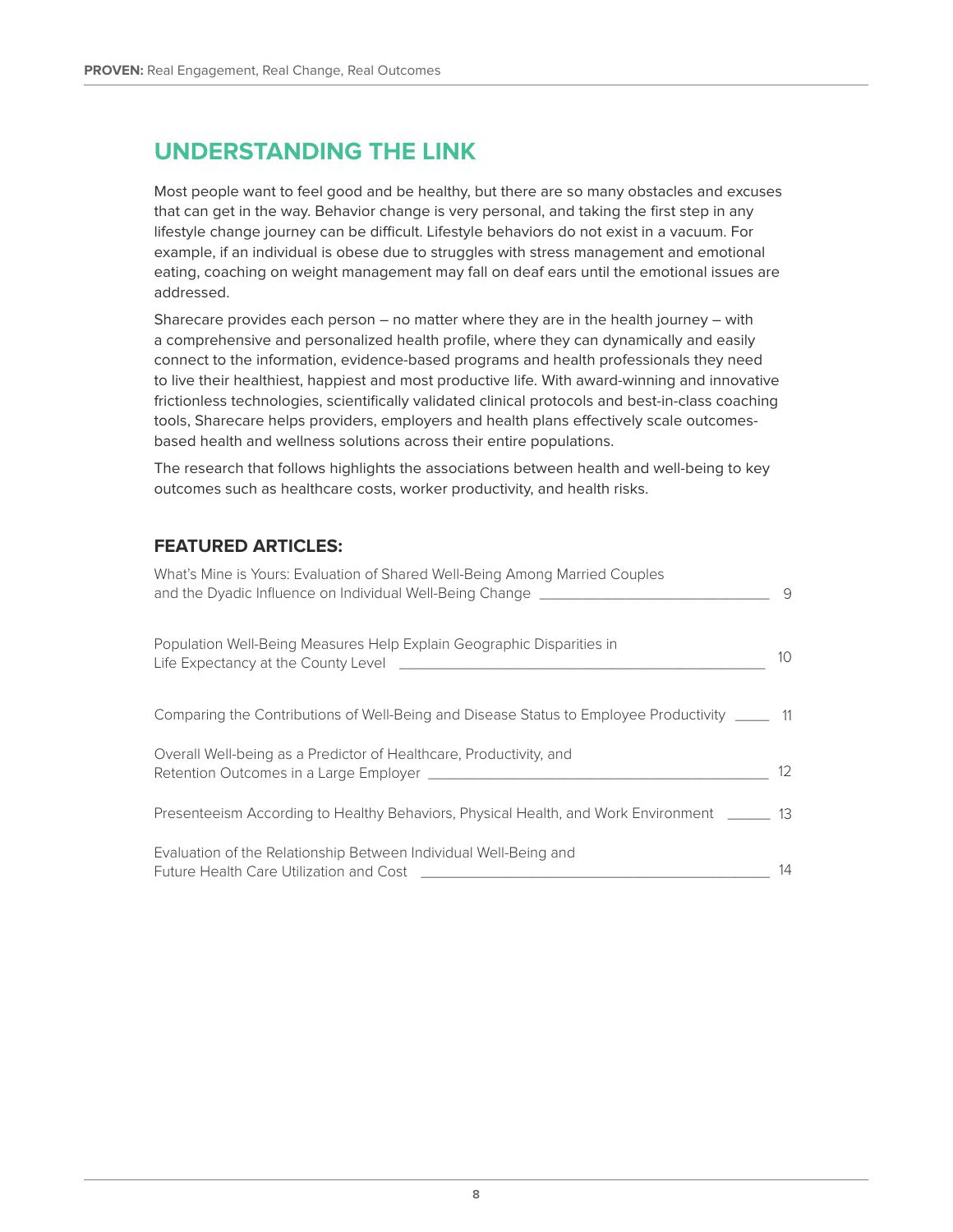### <span id="page-8-0"></span>**What's Mine is Yours: Evaluation of Shared Well-Being Among Married Couples and the Dyadic Influence on Individual Well-Being Change**

Jones A, Pope, JE, Coberley, CR, Journal of Occupational and Environmental Medicine, 2017

#### **Abstract**

**Objective:** To evaluate the relationship between partner well-being and outcomes of chronically diseased individuals participating in an employer sponsored well-being improvement program.

**Methods:** Using the Actor Partner Interdependence Model, we evaluated whether prior partner well-being was associated with well-being change among 2,025 couples. Logistic regression models were then used to explore how spousal well-being risks relate to development and elimination of risks among program participants.

**Results:** High well-being partners were associated with positive well-being change. Specifically, the partner effect for spouses' high well-being on disease management participants was a 1.5 point higher well-being in the following time period ( $p = 0.001$ ) while the partner effect of participants' high well-being on spouses was nearly 1.1 points (p = 0.010).

**Conclusion:** Well-being within couples is interdependent, and partner well-being is an important predictor of individual well-being change.

#### **Key Takeaways:**

- Using data on over 2,000 couples, this study evaluated the relationship between spouse well-being scores and the outcomes of chronically diseased individuals participating in an employer sponsored disease management program.
- The results demonstrate similarities in overall well-being and well-being domains among couples, specifically within domains more likely to be influenced by intra-household characteristics such as basic access, health behavior, and life evaluation.
- Having a spouse with high well-being was significantly associated with positive changes in well-being over time. Participants in the disease management program were estimated to have 1.5 points higher well-being in T2 if their spouse reported having high baseline well-being compared to participants with low well-being spouses.
- This research shows that employees and their spouses influence one another's well-being over time. Many employers already extend wellness benefits to spouses, but continue to take an individual-centric approach. A new opportunity is leveraging inter-spousal influence to create more efficient programs such that the benefit of a participating couple is greater than the sum of their individual outcomes.

#### **PDF available at:**

[https://journals.lww.com/joem/Fulltext/2017/01000/What\\_s\\_Mine\\_is\\_Yours\\_\\_Evaluation\\_of\\_](https://journals.lww.com/joem/Fulltext/2017/01000/What_s_Mine_is_Yours__Evaluation_of_Shared.6.aspx) [Shared.6.aspx](https://journals.lww.com/joem/Fulltext/2017/01000/What_s_Mine_is_Yours__Evaluation_of_Shared.6.aspx)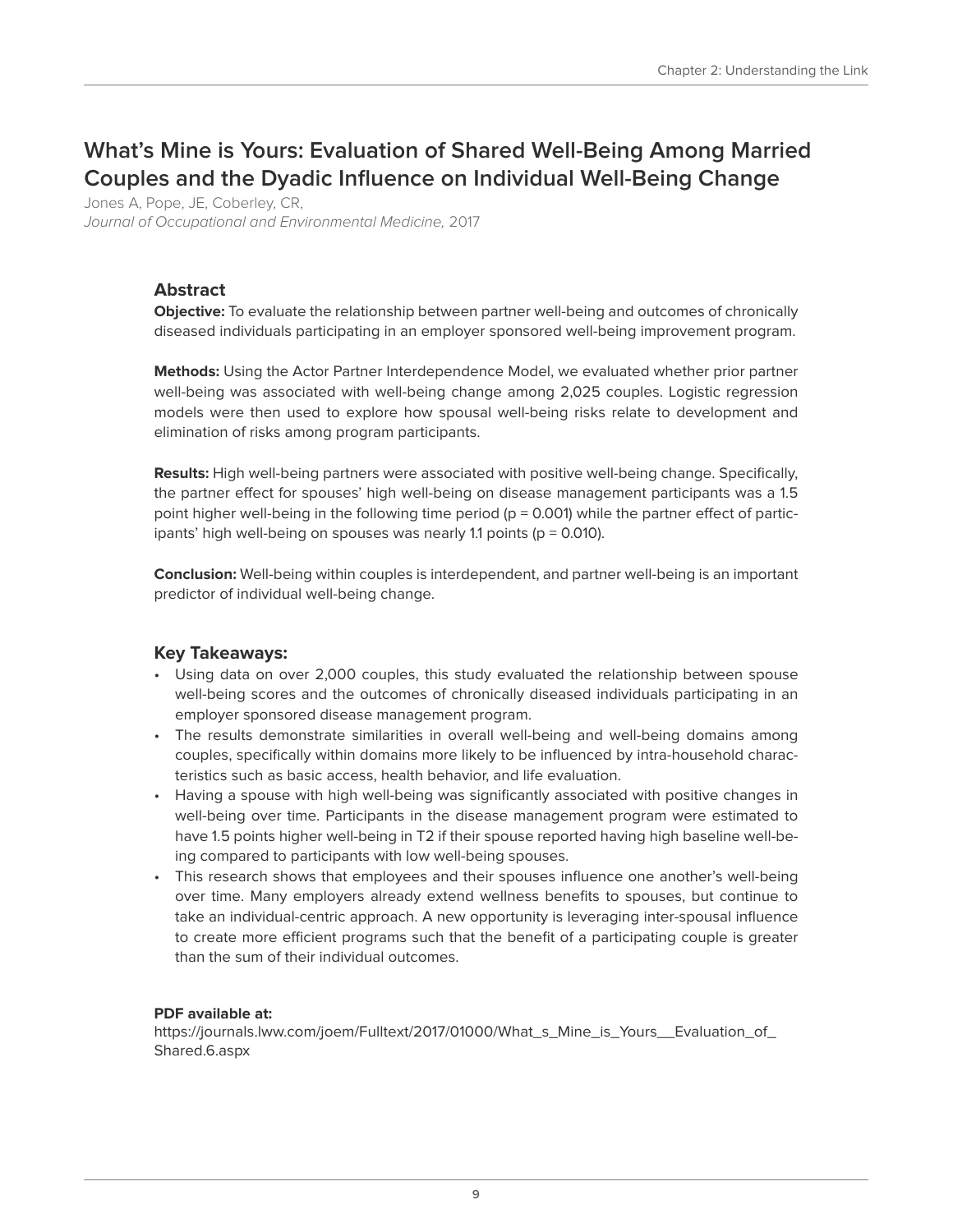### <span id="page-9-0"></span>**Population Well-Being Measures Help Explain Geographic Disparities in Life Expectancy at the County Level**

Arora, A., Spatz, E., Herrin, J., Riley, C., Roy, B., Kell, K., & Krumholz, H. M. Health Affairs, 2016

#### **Abstract**

**Objective:** Geographic disparities in life expectancy are substantial and not fully explained by differences in race and socioeconomic status. To develop policies that address these inequalities, it is essential to identify other factors that account for this variation.

**Methods:** In this study we investigated whether population well-being – a comprehensive measure of physical, mental, and social health- helps explain geographic variation in life expectancy.

**Results:** At the county level, we found that for every 1-standard-deviation point (4.2-point) increase in the well-being score, life expectancy was 1.9 years higher for females and 2.6 years higher for males.

**Conclusion:** Life expectancy and well-being remained positively associated, even after race, poverty, and education were controlled for. In addition, well-being partially mediated the established associations of race, poverty, and education with life expectancy. These findings highlight well-being as an important metric of a population's health and longevity and as a promising focus for intervention.

#### **Key Takeaways:**

- This study investigated whether population well-being—a comprehensive measure of physical, mental, and social health—helps explain geographic variation in life expectancy.
- The results found that, at the county level, for every 1-standard-deviation (4.2-point) increase in the well-being score, life expectancy was 1.9 years higher for females and 2.6 years higher for males.
- Life expectancy and well-being remained positively associated, even after race, poverty, and education were controlled for.

#### **PDF available at:**

<https://www.ncbi.nlm.nih.gov/pmc/articles/PMC5150263/>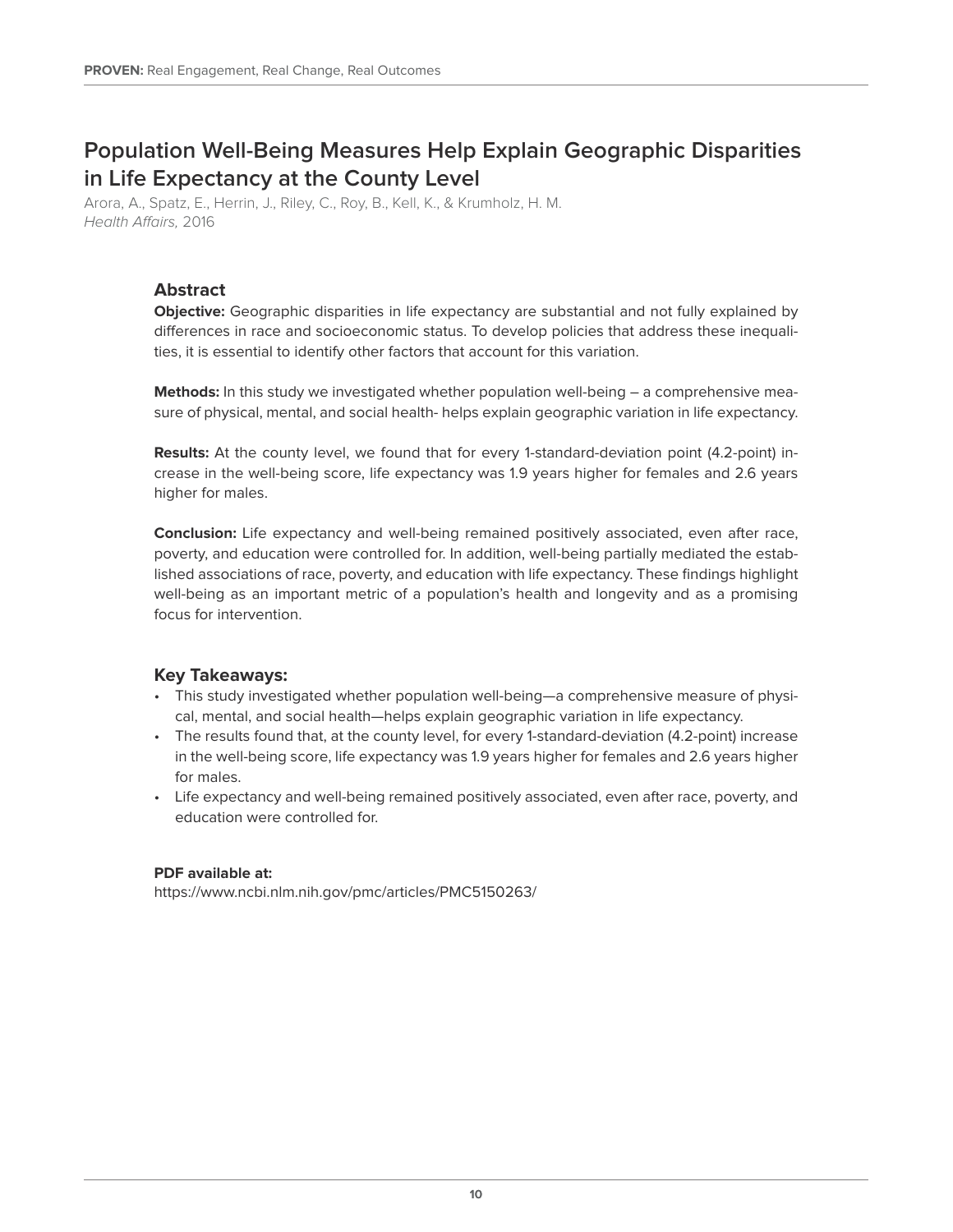### <span id="page-10-0"></span>**Comparing the Contributions of Well-Being and Disease Status to Employee Productivity**

Gandy, WM, Coberley, CR, Pope, JE, Wells, A, Rula, EY Journal of Occupational and Environmental Medicine, 2014

#### **Abstract**

**Objective:** To compare employee overall well-being to chronic disease status, which has a long-established relationship to productivity, as relative contributors to on-the-job productivity.

**Methods:** Data from two annual surveys of three companies were used in longitudinal analyses of well-being as a predictor of productivity level and productivity change among 2629 employees with diabetes or without any chronic conditions.

**Results:** Well-being was the most significant predictor of productivity cross-sectionally in a model that included disease status and demographic characteristics. Longitudinally, changes in well-being contributed to changes in productivity above and beyond what could be explained by the presence of chronic disease or other fixed characteristics.

**Conclusion:** These findings support the use of well-being as the broader framework for understanding, explaining, and improving employee productivity in both the healthy and those w ith disease.

#### **Key Takeaways:**

- This study directly compared well-being to chronic disease status as predictors of worker productivity to determine the importance of well-being in the context of existing re- search on chronic conditions as a primary determinant of productivity.
- Results showed an individual's well-being is a stronger predictor of their productivity level than chronic disease status or other demographic characteristics.
- Over time, changes in well-being contributed significantly to changes in productivity above and beyond what could be explained by any individual characteristic, including fixed/stable factors such as disease status (any condition), age, gender, and socioeconomic status.
- When the non-diseased and diseased groups were evaluated separately, well-being was the strongest independent contributor to productivity in each group.
- This study supports that a well-being improvement strategy can benefit the productivity of an entire population — from the healthy to the diseased.

#### **PDF available at:**

[http://journals.lww.com/joem/Abstract/2014/03000/Comparing\\_the\\_Contributions\\_of\\_Well\\_](http://journals.lww.com/joem/Abstract/2014/03000/Comparing_the_Contributions_of_Well_Being_and.3.aspx) [Being\\_and.3.aspx](http://journals.lww.com/joem/Abstract/2014/03000/Comparing_the_Contributions_of_Well_Being_and.3.aspx)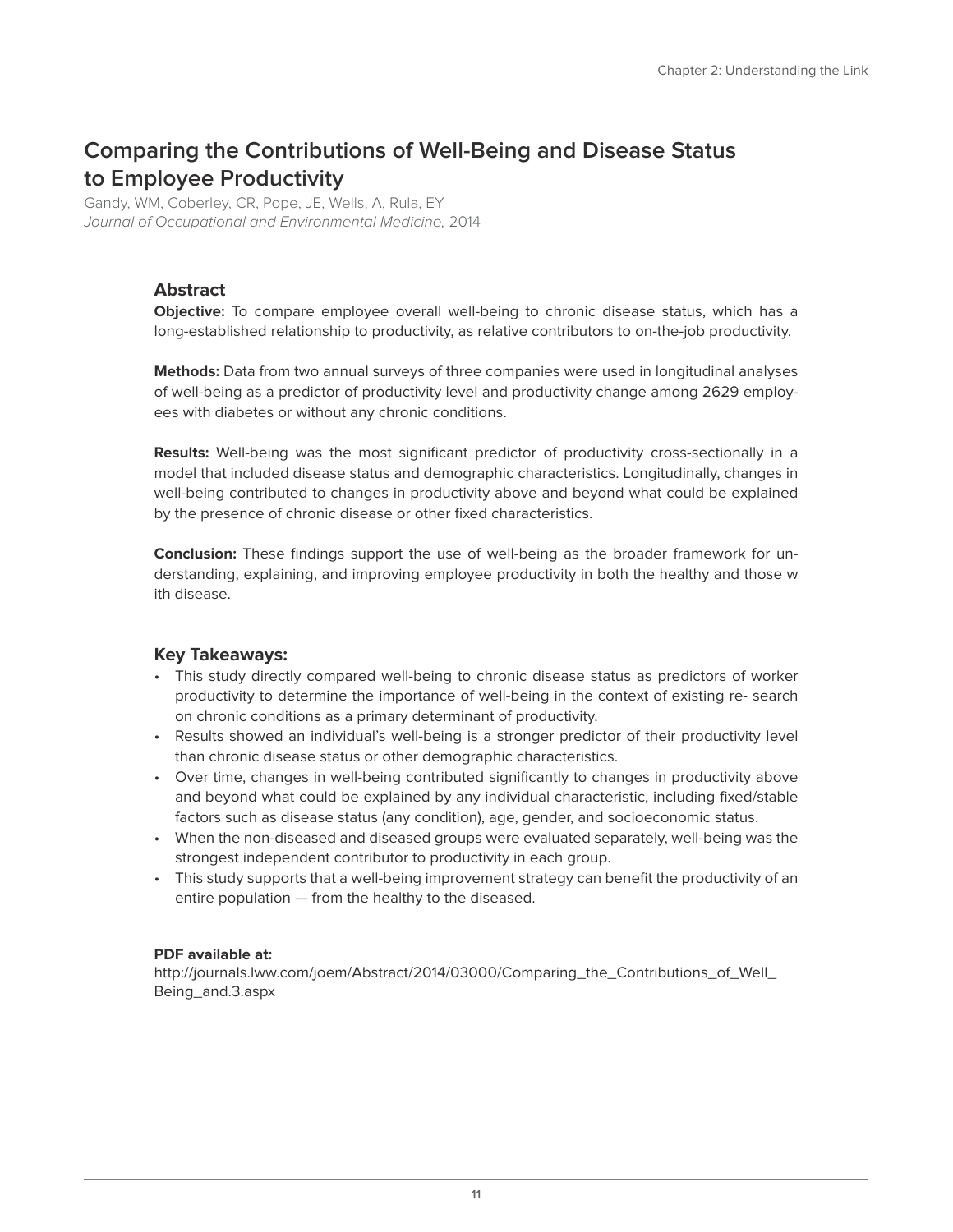### <span id="page-11-0"></span>**Overall Well-Being as a Predictor of Healthcare, Productivity and Retention Outcomes in a Large Employer**

Sears, LE, Shi,Y, Coberley, CR, Pope, JE Population Health Management, 2013

#### **Abstract**

Employers struggle with the high cost of healthcare, lost productivity, and turnover in their workforce. The present study aims to understand association between overall well-being and these employer outcomes. In a sample of 11,700 employees who took the Well-being Assessment (WBA), we used multivariate linear and logistic regression to investigate overall well-being as a predictor of healthcare outcomes (total healthcare expenditure, emergency room visits and hospitalizations), productivity outcomes (unscheduled absence, short-term disability leave, presenteeism, job performance ratings), and retention outcomes (intention to stay, voluntary turnover, involuntary turnover). Testing this hypothesis both cross-sectionally and longitudinally, we investigated the association between baseline well-being and these outcomes in the following year and the relationship between change in overall well-being and change in these outcomes over 1 year. The results demonstrated that baseline overall well-being was a significant predictor of all outcomes in the following year when holding baseline employee characteristics constant. Change in overall well-being over 1 year was also significantly associated with the change in employer outcomes with one exception that the relationship to change in manager-rated job performance was marginally significant. The relationships between overall well-being and outcomes suggest that implementing a well-being improvement solution could have a significant bottom and top line impact on business performance.

#### **Key Takeaways:**

- Overall well-being significantly predicts healthcare, productivity and retention outcomes over time. Higher well-being during the baseline year was associated with lower health- care costs, better productivity, and higher likelihood of retention (staying with the employer) one year later.
- Well-being improved significantly over one year among this sample of employees in a well-being improvement program, with healthy behaviors of employees improving the most dramatically.
- Changes to overall well-being over one year are significantly related to changes in healthcare, productivity, and retention outcomes over one year. Those whose well-being increased tended to experience a decline in healthcare costs, improvement in productivity, and an increased likelihood of retention over the course of one year.

#### **PDF available at:**

<http://online.liebertpub.com/doi/pdf/10.1089/pop.2012.0114>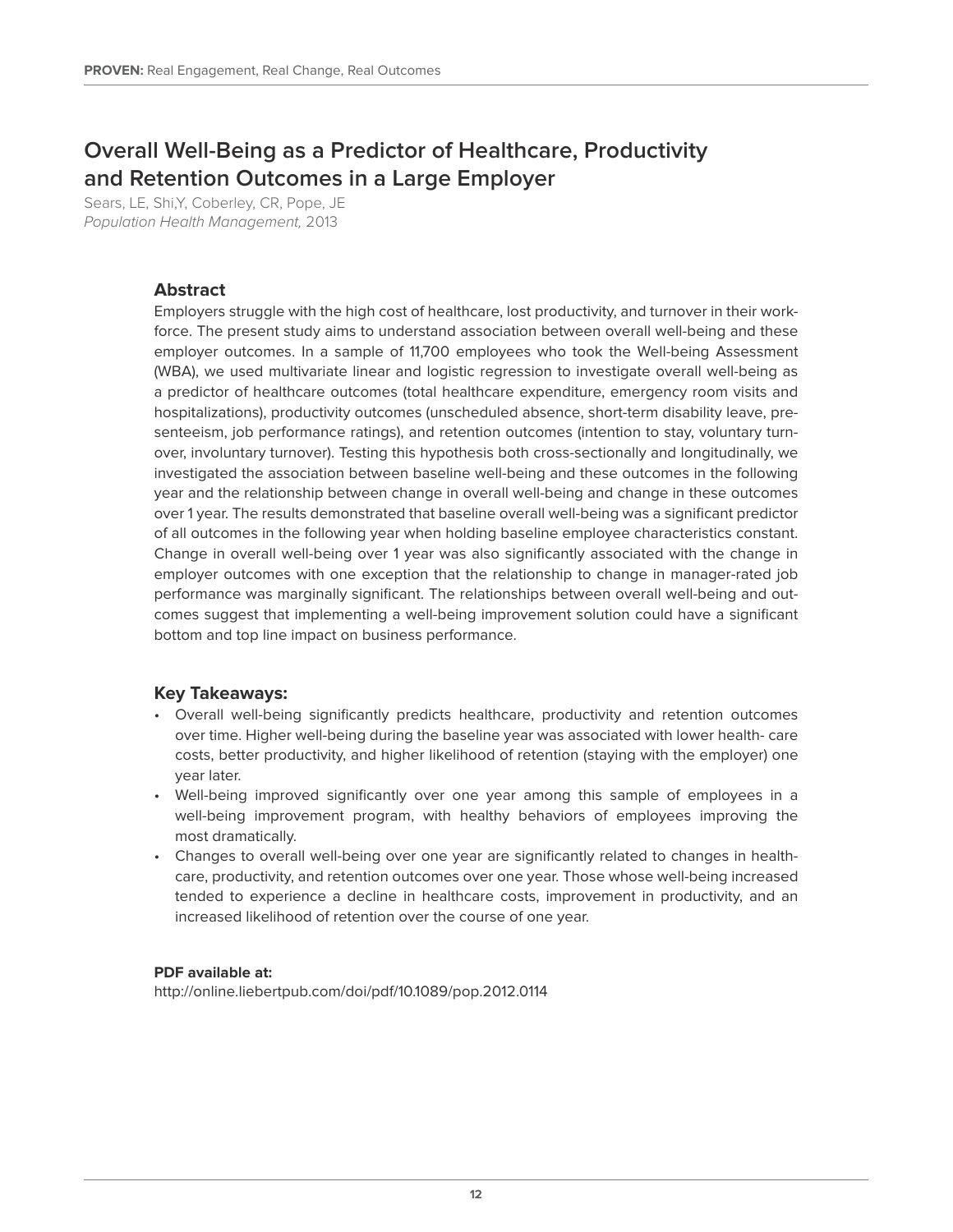### <span id="page-12-0"></span>**Presenteeism According to Healthy Behaviors, Physical Health, and Work Environment**

Merrill RM, Aldana SG, Pope JE, Anderson DR, Coberley CR, Whitmer RW, HERO Research Subcommittee Population Health Management, 2012

#### **Abstract**

The objective of this study is to identify the contribution that selected demographic characteristics, health behaviors, physical health outcomes, and workplace environmental factors have on presenteeism (on-the-job productivity loss attributed to poor health and other personal issues). Analyses are based on a cross-sectional survey administered to 3 geographically diverse US companies in 2010. Work-related factors had the greatest influence on presenteeism (e.g., too much to do but not enough time to do it, insufficient technological support/resources). Personal problems and financial stress/concerns also contributed substantially to presenteeism. Factors with less contribution to presenteeism included physical limitations, depression or anxiety, inadequate job training, and problems with supervisors and coworkers. Presenteeism was greatest for those ages 30–49, women, separated/divorced/widowed employees, and those with a high school degree or some college. Clerical/office workers and service workers had higher presenteeism. Managers and professionals had the highest level of presenteeism related to having too much to do but too little time to do it, and transportation workers had the greatest presenteeism because of physical health limitations. Lowering presenteeism will require that employers have realistic expectations of workers, help workers prioritize, and provide sufficient technological support. Financial stress and concerns may warrant financial planning services. Health promotion interventions aimed at improving nutrition and physical and mental health also may contribute to reducing presenteeism.

#### **Key Takeaways:**

- On-the-job productivity loss (presenteeism) in three employers was evaluated in relation to employee demographics and well-being factors including health behaviors, physical health, and workplace environment.
- Primary sources of presenteeism included work-related factors (having too much to do and not enough time, insufficient technological resources), personal problems and financial stress.
- Obesity and overweight BMI values, chronic condition diagnoses, and pain in the neck/ back or knee/leg were associated with the highest levels of presenteeism.
- Results support the need for health promotion and employer support as means to improve productivity.

#### **PDF available at:**

<http://online.liebertpub.com/doi/pdfplus/10.1089/pop.2012.0003>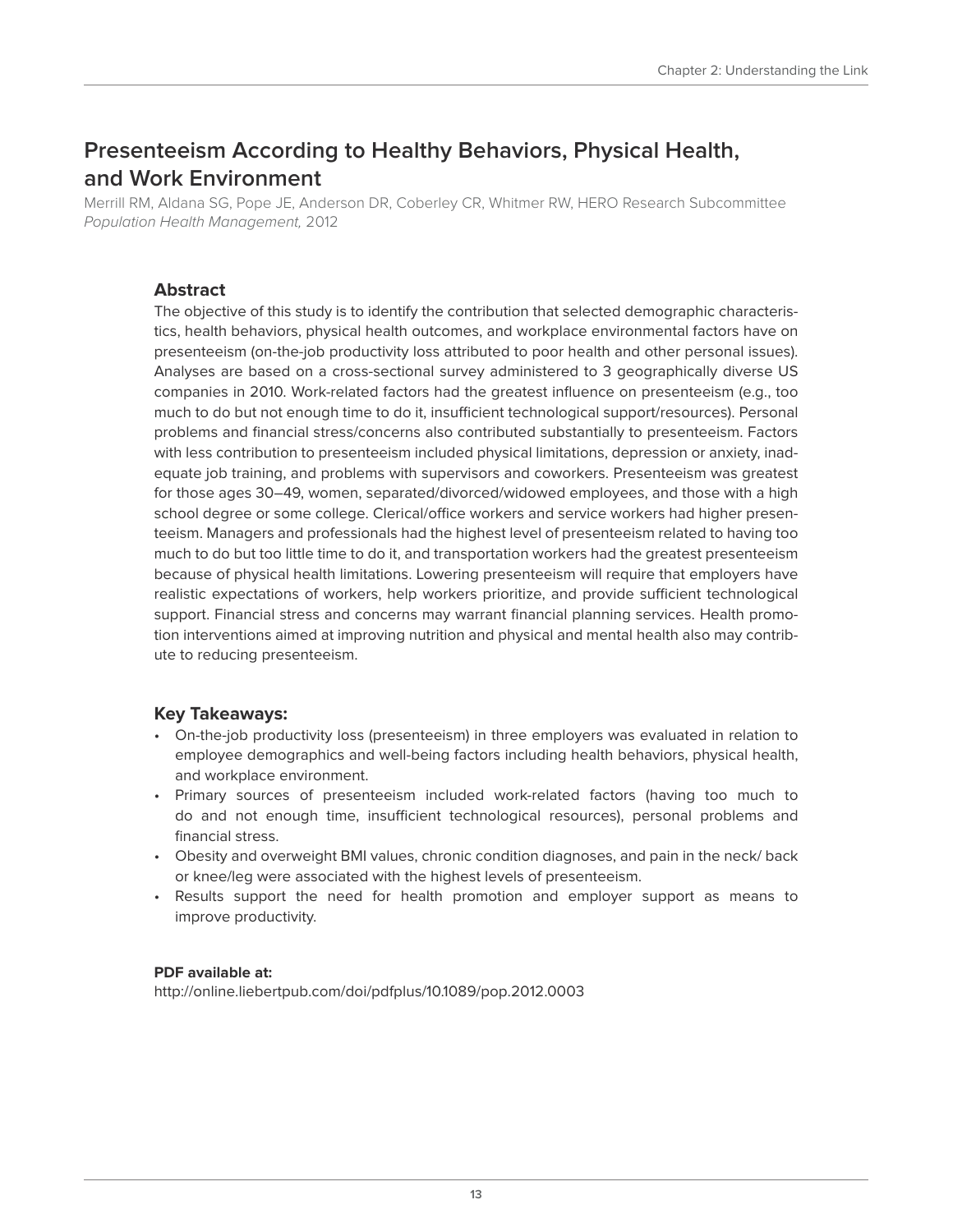### <span id="page-13-0"></span>**Evaluation of the Relationship Between Individual Well-Being and Future Health Care Utilization and Cost**

Harrison PL, Pope JE, Coberley CR, Rula EY Population Health Management, 2012

#### **Abstract**

Escalating health care expenditures highlight the need to identify modifiable predictors of shortterm utilization and cost. Thus, the predictive value of individual well-being scores was explored with respect to 1-year health care expenditures and hospital utilization among 2245 employees and members of a health plan who completed the Well-Being Assessment (WBA). The relationship between well-being scores and hospital admissions, emergency room (ER) visits, and medical and prescription expenditures 12-months post WBA was evaluated using multivariate statistical models controlling for participant characteristics and prior cost and utilization. An inverse relationship existed between well-being scores and all measured outcomes (P≤0.01). For every point increase in well-being on a 100-point scale, respondents were 2.2% less likely to have an admission, 1.7% less likely to have an ER visit, and 1.0% less likely to incur any health care costs. Among those who did incur cost, each point increase in well-being was associated with 1% less cost, and individuals with low well-being scores (≤50) had 2.7 times the median annual expenditure of individuals with high well-being (>75) (\$5172 and \$1885, respectively). Also, well-being proved lowest among respondents who incurred more than \$20,000, and was highest among those who incurred ≤ \$5000, with median scores of 71.1 and 80.3, respectively. These results indicate that individual well-being is a strong predictor of important near-term health care outcomes. Thus, well-being improvement efforts represent a promising approach to decrease future health care utilization and expenditures.

#### **Key Takeaways:**

- Individual well-being is a strong predictor of near-term health care outcomes.
- An inverse relationship was seen between well-being scores and utilization outcomes.
	- Each point increase in the well-being score was associated with 2.2% less likelihood in having a hospital admission, 1.7% less likelihood to have an ER visit, and 1.0% less likely to incur any health costs.
	- Among members incurring health care costs, each point increase in well-being score was associated with 1% less cost.
	- Well-being scores were lowest for members who had more than \$20,000 in yearly health care costs, and highest for members who incurred \$5,000 or less in yearly costs.
- Programs working to improve well-being represent a new and promising approach to help decrease future health care utilization and costs.

#### **PDF available at:**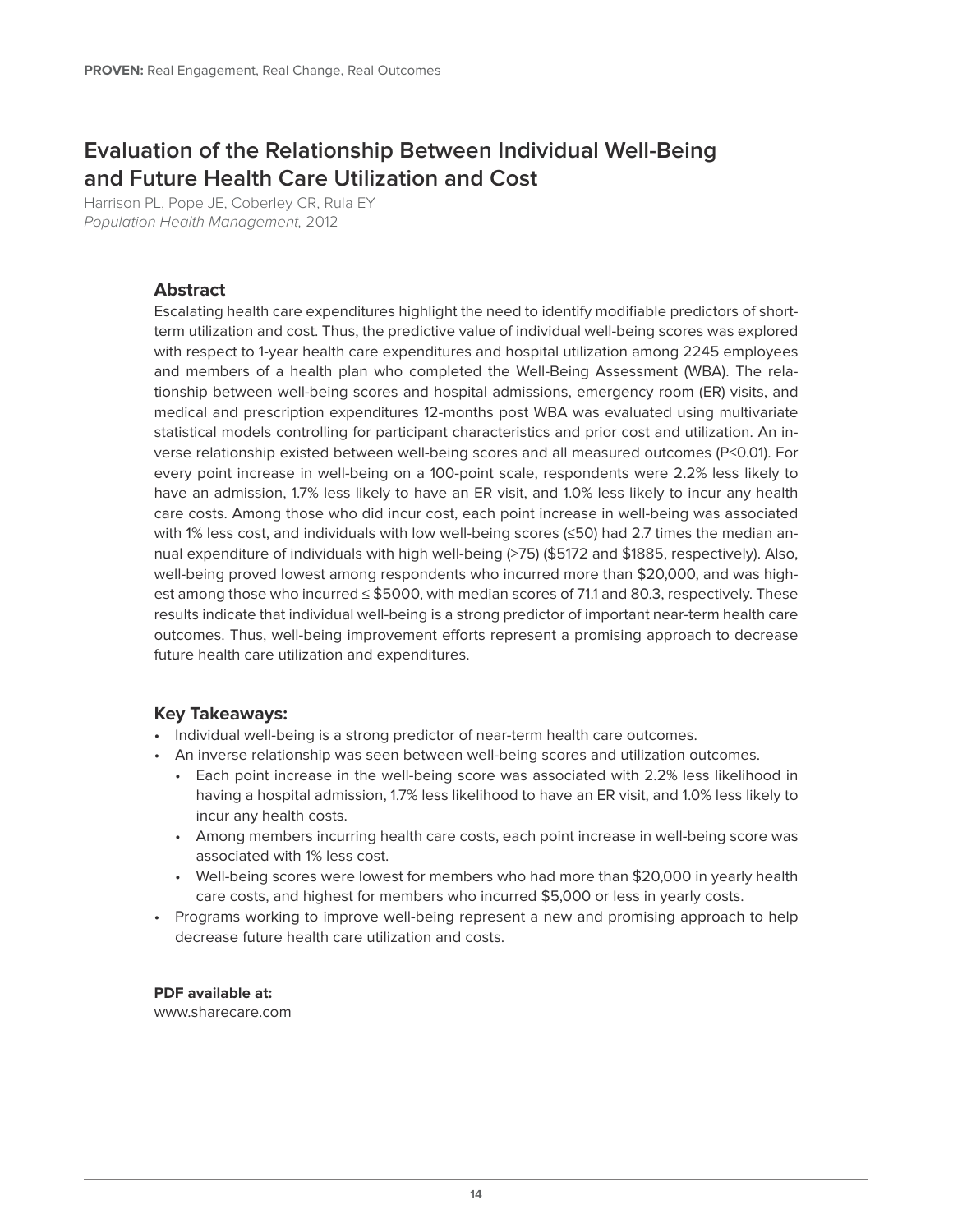### <span id="page-14-0"></span>**OPTIMIZING INTERVENTION USING DATA:**

Even the most effective intervention can only have an impact if it reaches the right people. Sharecare's Advanced Analytics team is continually building and enhancing predictive models that have the purpose of identifying those individuals who will benefit from a given type or level of intervention. Given Sharecare's mission to improve the well-being of populations by providing a safe and secure experience to help people manage all of their health in one place, it is critical that the level and type of intervention is catered to the needs of the individual, and predictive models help achieve that goal. The papers in this section discuss the theory behind Sharecare's predictive models and demonstrate model validation and performance as well as the power behind program design.

#### FEATURED ARTICLES:

| Well-Being and Employee Health - How Employees' Well-Being Scores Interact with<br>Demographic Factors to Influence Risk of Hospitalization or an Emergency Room Visit __                                                                                                                                               | 16           |
|-------------------------------------------------------------------------------------------------------------------------------------------------------------------------------------------------------------------------------------------------------------------------------------------------------------------------|--------------|
| Predicting Future Hospital Admissions: Can We Focus Intensive Readmission<br>Avoidance Efforts More Effectively? __________                                                                                                                                                                                             | 17           |
| Predictive Modeling: The Application of a Customer-Specific Avoidable Cost Model in a<br>Commercial Population and the commercial commercial control of the control of the control of the control of the control of the control of the control of the control of the control of the control of the control of the contr | 18           |
| Impact of Predictive Model-Directed End-of-Life Counseling for Medicare Beneficiaries                                                                                                                                                                                                                                   | 19           |
| Maximizing Care Management Savings Through Advanced Total Population Targeting _______                                                                                                                                                                                                                                  | $20^{\circ}$ |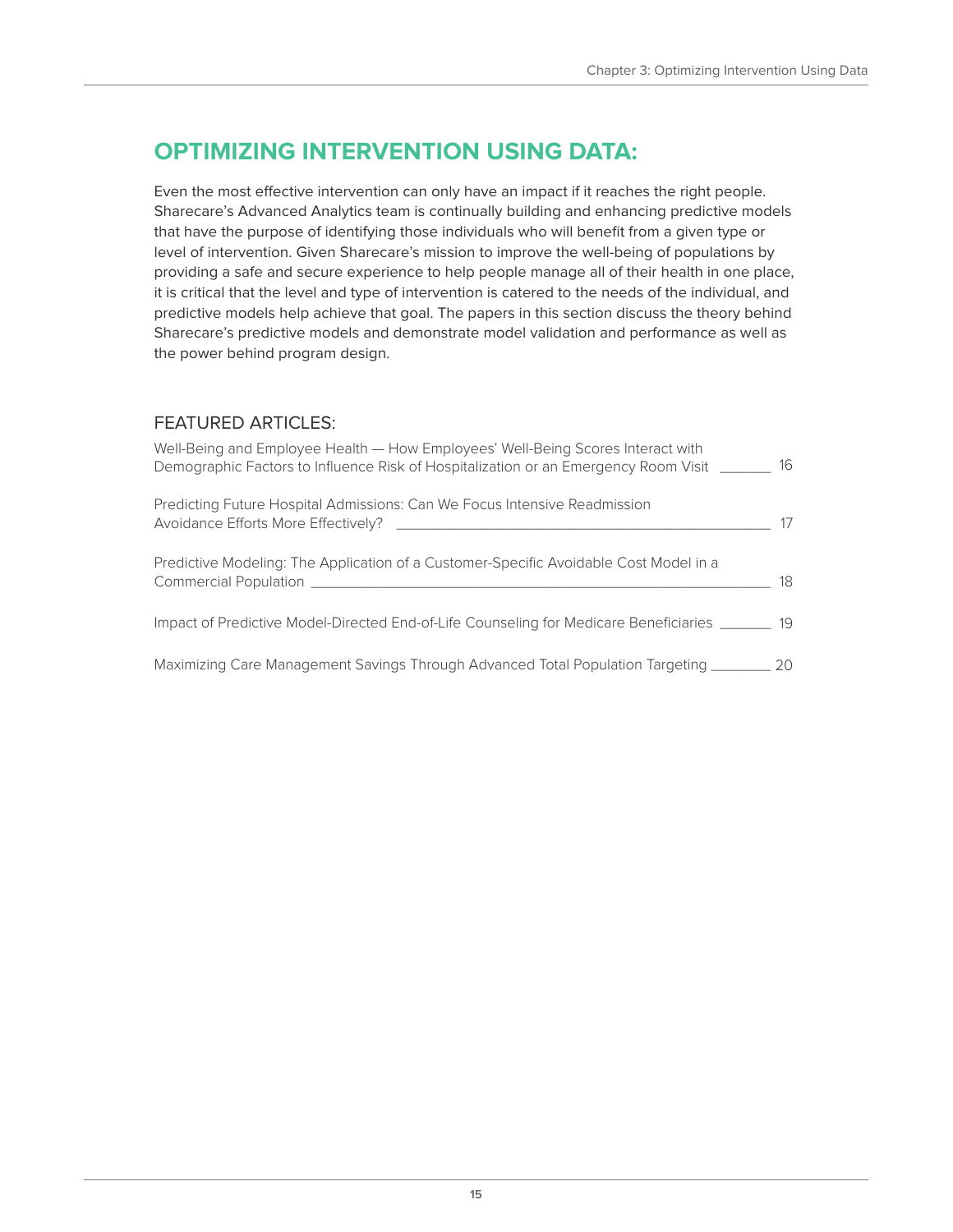### <span id="page-15-0"></span>**Well-Being and Employee Health — How Employees' Well-Being Scores Interact with Demographic Factors to Influence Risk of Hospitalization or an Emergency Room Visit**

Gandy, WM, Coberley, C, Pope, JE, Rula, EY Population Health Management, 2013

#### **Abstract**

The goal of this study was to determine the relationship between individual well-being and risk of a hospital event in the subsequent year. We hypothesized an inverse relationship in which low well-being predicts higher likelihood of hospital use. The study specifically sought to understand how well-being segments and demographic variables interact in defining risk of a hospital event (inpatient admission or emergency room visit) in an employed population. A retrospective study design was conducted with data from 8,835 employees who completed a Well-Being Assessment questionnaire based on the Gallup-Healthways Well-Being Index®. Cox proportional hazards models were used to examine the impact of Individual Well-Being Score (IWBS) segments and member demographics on hazard ratios (HRs) for a hospital event during the 12 months following assessment completion. Significant Main Effects were found for the influence of IWBS segments, gender, education and relationship status on hazard ratios of a hospital event, but not for age. However, further analysis revealed significant interactions between age and IWBS segments (P=0.005) and between age and gender (P<0.0001), indicating that the effects for IWBS segments and gender on HRs of a hospital event are mediated through their relationship with age. Overall, the strong relationship between low well-being and higher risk of an event in employees age 44 and older is mitigated in younger age groups. These results suggest that youth attenuates the risk engendered in poor well-being; therefore, methods to maintain or improve well-being as individuals age presents a strong opportunity for reducing hospital events.

#### **Key Takeaways:**

- In an employee population, well-being score segments were significantly predictive of risk for a hospital admission or an emergency room visit, and the level of risk imposed by lower well-being depended on the employee's age.
- Among young employees (< 44 years), those in the highest well-being segment had half the risk of a hospital event compared with those in the lowest well-being segment.
- Among the older employee group (≥45 years), those in the highest well-being segment were 64% less likely to have a hospital event compared with those in the lowest well-being segment.
- Results support the need for programs to maintain and improve well-being across all ages as a strategy to prevent hospital admissions and ER visits and avoid the associated healthcare and productivity costs.

#### **PDF available at:**

<http://online.liebertpub.com/doi/pdfplus/10.1089/pop.2012.0120>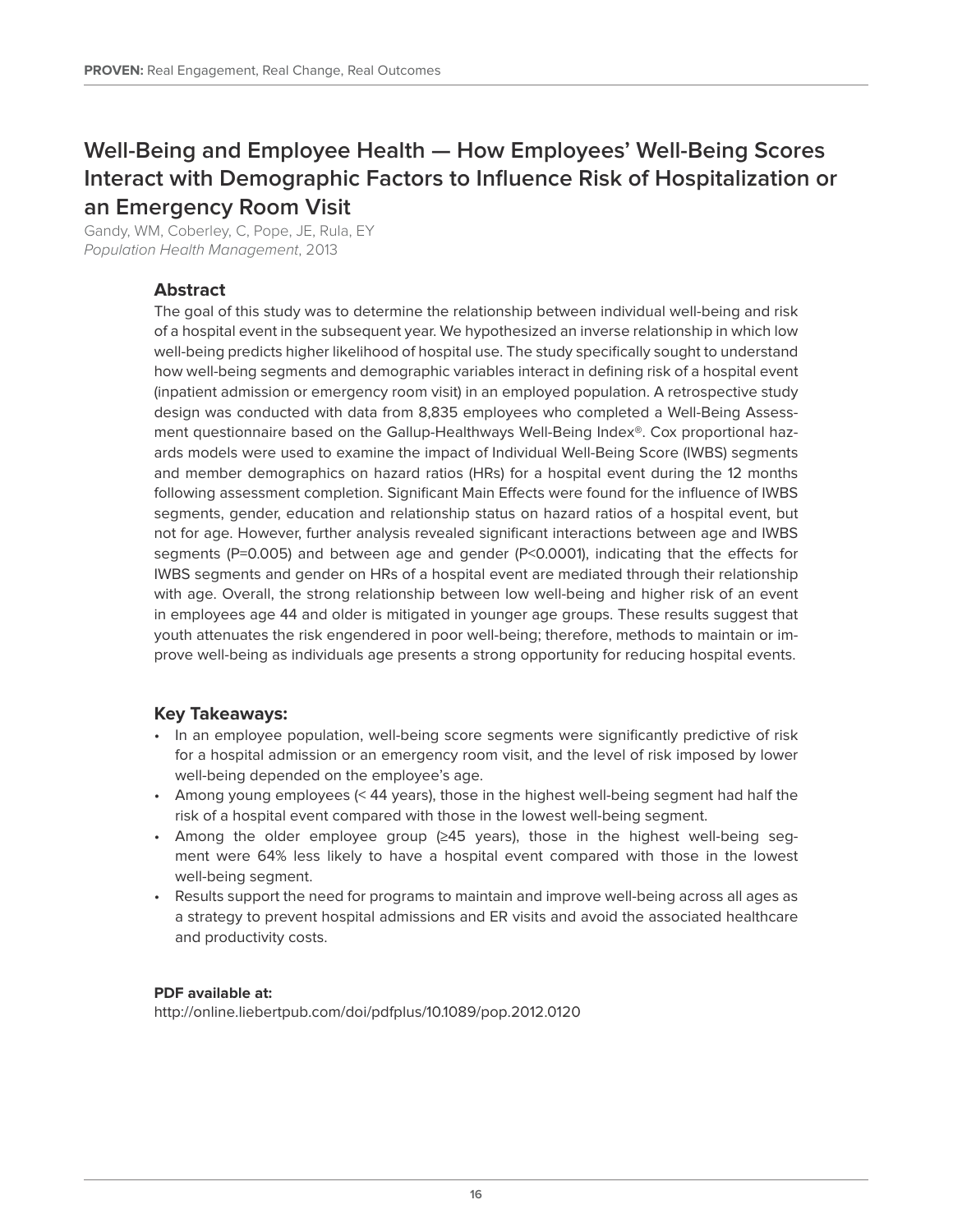### <span id="page-16-0"></span>**Predicting Future Hospital Admissions: Can We Focus Intensive Readmission Avoidance Efforts More Effectively?**

Hobgood, A, Zeng, H, Chyung, J Outcomes & Insights, 2012

#### **Abstract (abridged)**

Readmission to the hospital after discharge represents a cause of distress for patients and significant unnecessary cost to the healthcare system, but identifying the admitted patients in greatest need of additional post-discharge support is a challenge. Healthways developed and evaluated two predictive models that each generate a Readmission Risk Index (RRI), a score that represents an individual's relative risk of 30-day readmission. One model incorporates both a patient's historical (prior year's claims) and current healthcare data (hcRRI). The other uses a patient's current healthcare data alone (cRRI) for use in settings in which historical claims are unavailable.

Both models represent useful tools to direct programs aimed at reducing readmissions through personalized interventions and each may be uniquely applicable to different settings based on the data availability. A primary advantage of using these models in the clinic or for managing the health of a larger population is to allow readmission-avoidance programs to be delivered at scale in a cost-effective manner. Identifying patients at highest risk for readmission allows care teams to direct limited resources most efficiently for the purpose of reducing 30-day readmissions. Effective programs guided by these models represent a significant step toward improving quality of care and containing healthcare costs.

#### **Key Takeaways:**

- Sharecare developed and validated two models that predict patients most likely to have a 30-day readmission.
- The models provide the opportunity to increase efficiency of intensive discharge support. For example, the hcRRI provides the opportunity to impact up to 52% of readmissions by delivering a program to only 30% of admitted patients.
- The models can be used during hospitalization for early intervention and provide flexibility for application in settings with varying data availability and with broad patient populations.

### **PDF available at:**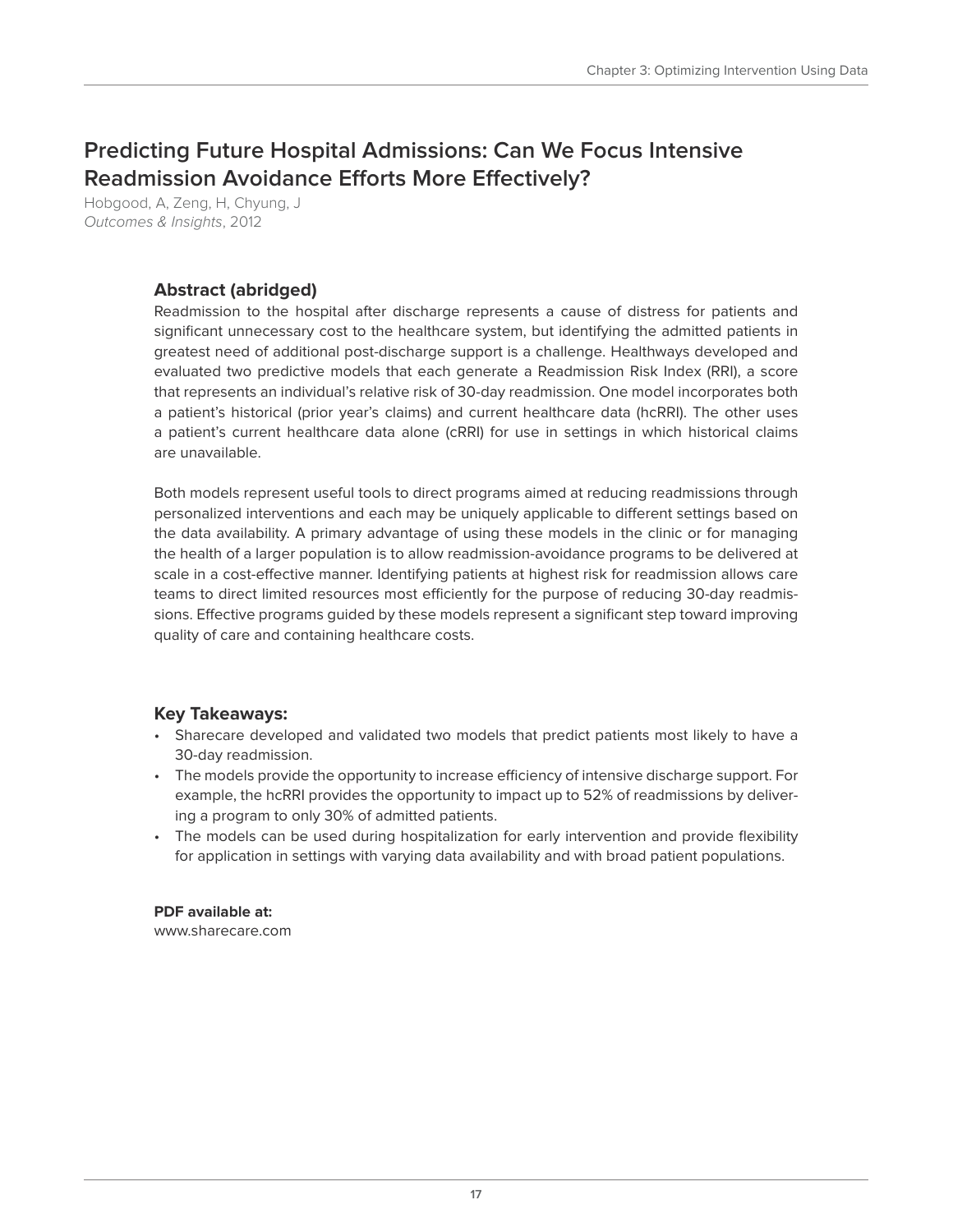### <span id="page-17-0"></span>**Predictive Modeling: The Application of a Customer-Specific Avoidable Cost Model in a Commercial Population**

Hobgood, A, Hamlet, K, Bradley, C, Rula, EY, Coberley, C, Pope, JE Outcomes & Insights, 2012

#### **Abstract (abridged)**

To improve quality of life and limit unnecessary medical expenses, total population health (TPH) offers a holistic approach that monitors the entire population (both diseased and non-diseased members) to deliver impactful, personalized interventions to members in greatest need. To better identify members with emerging health risks, Healthways developed an avoidable cost predictive model that specifically identifies the high-risk segment of the population likely to have near-term, costly yet avoidable inpatient events. This allows prioritization of these patients for personalized programs aimed at mitigating or managing their risk.

The custom-built model was constructed using neural networks based on historical member claims data from a specific customer. In an assessment of model performance, a superior capture rate of avoidable inpatient costs was observed with the avoidable cost model. Compared with a model developed to predict high-cost members in a diseased population, the avoidable cost model captured an additional \$15 million in total avoidable inpatient costs. Optimal model performance was attributed both to customization of the model specific to the study population of interest and to the target variable of avoidable inpatient costs. Overall, these results demonstrate the success of the newly-developed avoidable cost model in identifying members for cost-effective interventions aimed at identifying and mitigating the factors likely to lead to a hospital admission.

#### **Key Takeaways:**

- Special predictive models are needed to support total population health, an approach that does not define individuals by disease, but provides the level and type of intervention appropriate to each person's individual needs.
- Prediction of future avoidable inpatient events allows programs to maximize value by focusing efforts where there is opportunity for impact.
- Compared to other high-cost predictive models for diseased populations, the avoidable cost model captured an additional \$15 million in avoidable inpatient costs.

### **PDF available at:**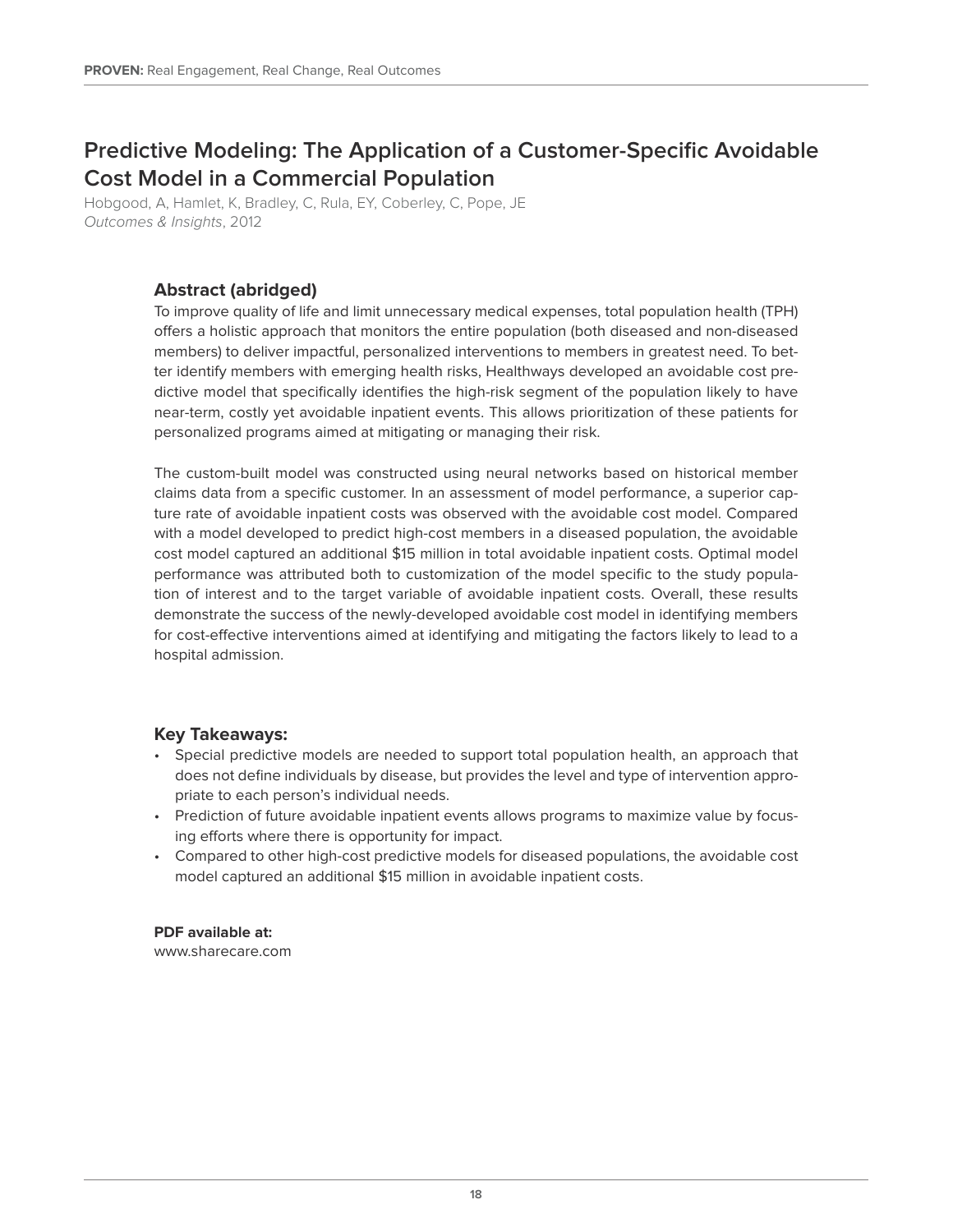### <span id="page-18-0"></span>**Impact of Predictive Model-Directed End-of-Life Counseling for Medicare Beneficiaries**

Hamlet, KS, Hobgood, A, Hamar, GB, Dobbs, AC, Rula, EY, Pope, JE American Journal of Preventive Medicine, 2011

#### **Abstract**

**Objective:** To validate a predictive model for identifying Medicare beneficiaries who need endof-life care planning and to determine the impact on cost and hospice care of a telephonic counseling program utilizing this predictive model in 2 Medicare Health Support (MHS) pilots.

**Study Design:** Secondary analysis of data from 2 MHS pilot programs that used a randomized controlled design

**Methods:** A predictive model was developed using intervention group data (N = 43,497) to identify individuals at greatest risk of death. Model output guided delivery of a telephonic intervention designed to support educated end-of-life decisions and improve end-of-life provisions. Control group participants received usual care. As a primary outcome, Medicare costs in the last 6 months of life were compared between intervention group decedents (n = 3112) and control group decedents (n = 1630). Hospice admission rates and duration of hospice care were compared as secondary measures.

**Results:** The predictive model was highly accurate, and more than 80% of intervention group decedents were contacted during the 12 months before death. Average Medicare costs were \$1913 lower for intervention group decedents compared with control group decedents in the last 6 months of life (P = .05), for a total savings of \$5.95 million. There were no significant changes in hospice admissions or mean duration of hospice care.

**Conclusion:** Telephonic end-of-life counseling provided as an ancillary Medicare service, guided by a predictive model, can reach a majority of individuals needing support and can reduce costs by facilitating voluntary election of less intensive care.

#### **Key Takeaways:**

- A predictive model was developed and validated as a tool for identifying patients in greatest need of end-of-life counseling.
- In a randomized trial, model-directed end-of-life telephonic counseling was successfully delivered to 80% of Intervention group decedents.
- Costs in the last six months of life were significantly lower for the Intervention group than the Control group.
- Total savings attributed to the program were \$5.95 million.

#### **PDF available at:**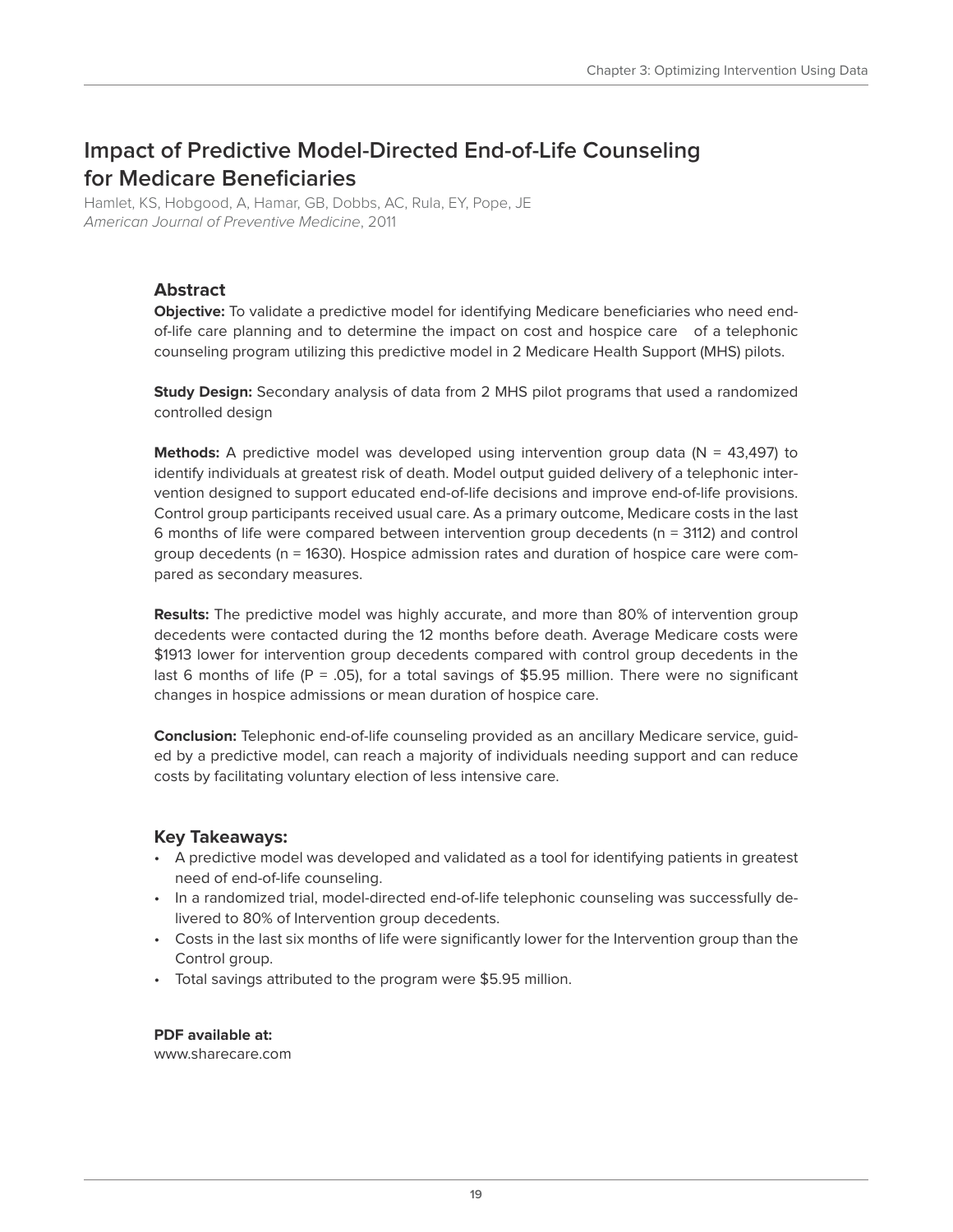### <span id="page-19-0"></span>**Maximizing Care Management Savings Through Advanced Total Population Targeting**

Rula, EY, Hobgood, A, Hamlet, KS, Zeng, H, Montijo, MF Outcomes & Insights, 2009

#### **Abstract (abridged)**

The increasing burden of chronic disease in the United States and other industrialized nations continues to drive healthcare costs to new heights. To reverse current trends, organizations are employing care management programs that target individuals with chronic conditions. The goal is to reduce costs and morbidity through better condition management. The challenge is to identify individuals for whom intervention can make a difference and find intervention opportunities at the right time: before adverse health outcomes escalate medical costs.

The dynamics of medical spending within a population can be counter intuitive. Spending is not solely driven by specific diagnoses, diseases, and clinical risks, nor by the same individuals from year to year. The potential for reducing costs varies among high-cost individuals. To effectively identify the appropriate individuals for an intervention, predictive models must take these dynamics into account.

Five principal rules govern healthcare costs within a total population and should guide the targeting of care management interventions. This document reviews these rules and outlines how Sharecare predictive modeling strategies segment the population for the most effective targeting of interventions and the greatest impact on healthcare expenditures.

#### **Key Takeaways:**

- Five percent of the population is responsible for more than half of spending.
- High-cost individuals vary by year; chronic disease and health risks are insufficient predictors of short-term costs.
- Not all cost is avoidable; greater value is derived by identifying individuals with mitigable risk.
- Sharecare predictive models are effective at identifying the members of a population with near-term, avoidable spending increases, providing the opportunity to intervene prior to cost escalation.

**PDF available at:** <www.sharecare.com>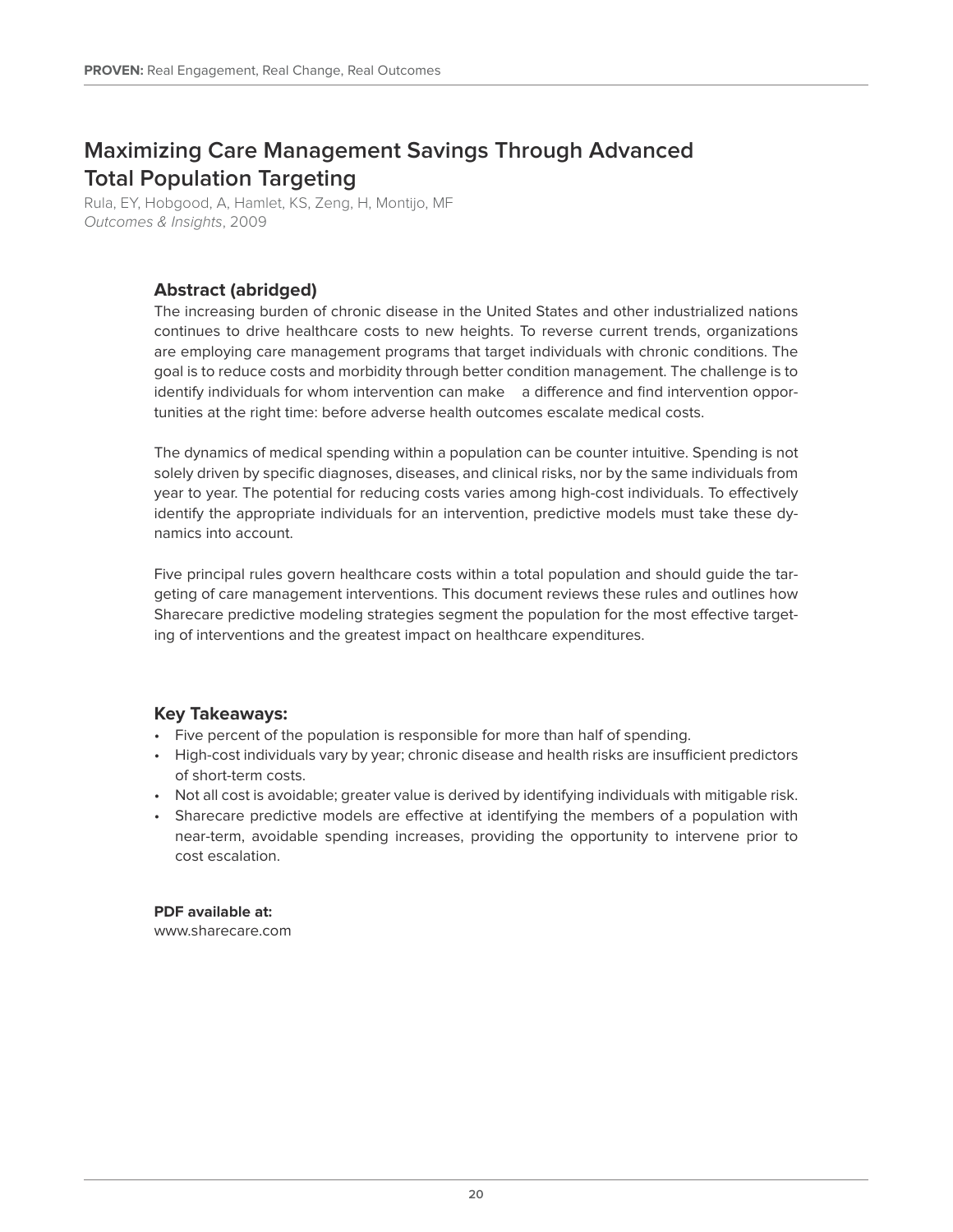### <span id="page-20-0"></span>**DELIVERING RESULTS**

Assessing, monitoring and reporting outcomes are foundational to the delivery of our program. Behavior change and biometric outcomes are two measures we use to evaluate the success of the Sharecare platform. It is critical to demonstrate that the programs we offer produce the expected effect on targeted behaviors. Our goal is to drive sustained behavior change which leads to value for clients.

Reduction in healthcare utilization & cost and productivity improvement are two additional outcomes measures we evaluate to assess program effectiveness. Sharecare has long been a leader in helping organizations build cultures of health that address the different dimensions of well-being including physical, purpose, social, financial and community wellness. Research reveals that overall well-being has a direct relationship to health care cost measures and a significant correlation with measures of productivity, such as presenteeism and absenteeism. Higher well-being is associated with fewer unscheduled absences and improved job and team performance.

Below is our research highlighting proof that the Sharecare programs deliver outcomes.

#### **FEATURED ARTICLES:**

#### **Behavior Change and Biometric Improvement**

| Direct and Mediated Relationships Between Participation in a Telephonic Health Coaching<br>Program and Health Behavior, Life Satisfaction, and Optimism _________                                                               | 23 |
|---------------------------------------------------------------------------------------------------------------------------------------------------------------------------------------------------------------------------------|----|
| Effect of Comprehensive Lifestyle Changes on Telomerase Activity and<br>Telomere Length in Men With Biopsy-Proven Low-Risk Prostate Cancer:<br>5-Year Follow-up of a Descriptive Pilot Study __________________________________ | 24 |
| Association between Frequency of Telephonic Contact and Clinical Testing for a Large,<br>Geographically Diverse Diabetes Disease Management Population ________                                                                 | 25 |
| Impact of Telephonic Interventions on Glycosylated Hemoglobin and                                                                                                                                                               | 26 |
| Intensive Lifestyle Changes for Reversal of Coronary Heart Disease _____________                                                                                                                                                | 27 |
| Effects of Stress Management Training and Dietary Changes<br>in Treating Ischemic Heart Disease _______                                                                                                                         | 28 |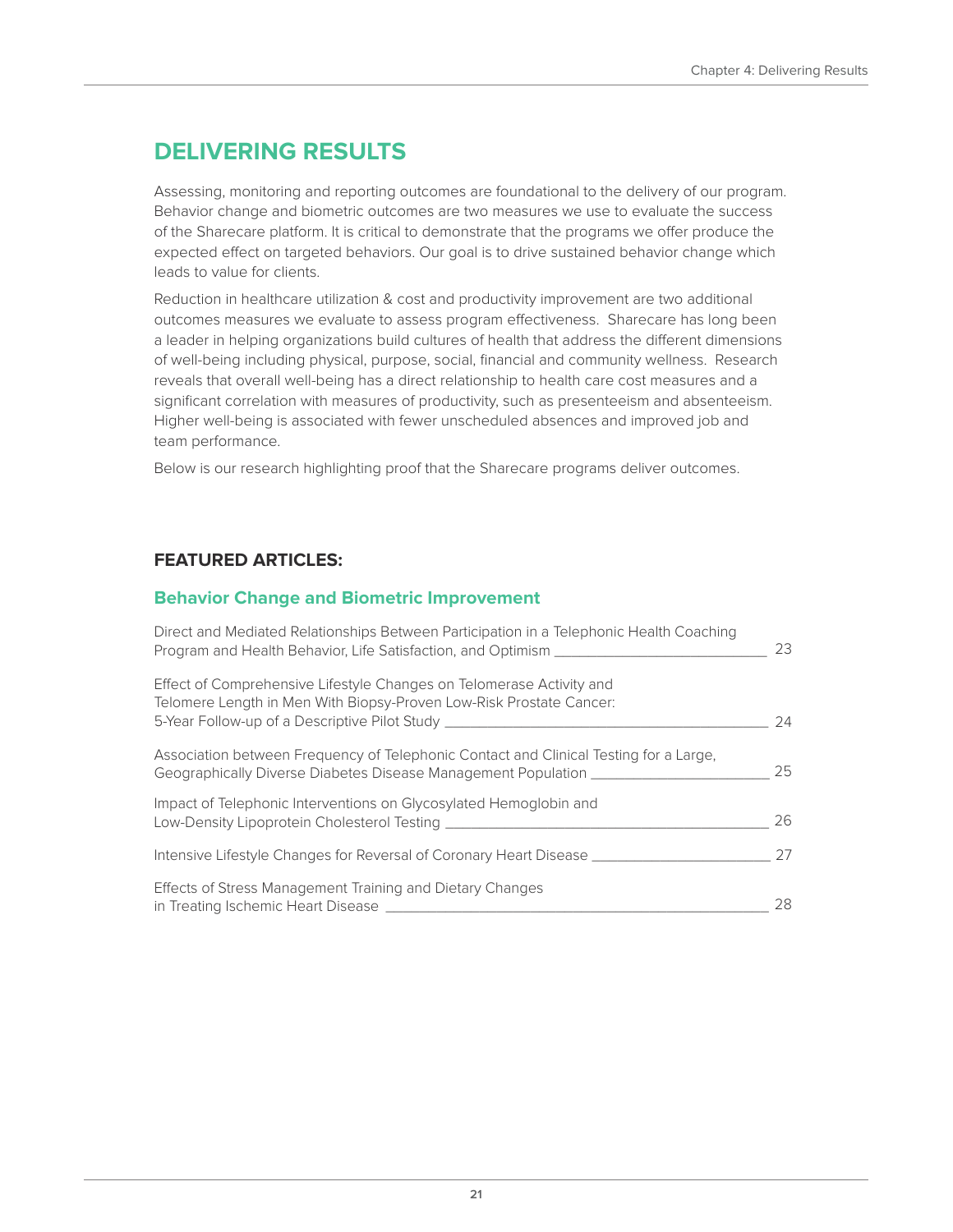#### **Healthcare Utilization and Cost**

| Effect of Post-Hospital Discharge Telephonic Intervention on Hospital Readmissions<br>in a Privately Insured Population in Australia [1988] [1988] [1988] [1988] [1988] [1989] [1989] [1989] [1989] | 29 |
|-----------------------------------------------------------------------------------------------------------------------------------------------------------------------------------------------------|----|
| The Well-Being Valuation Model: A Method for Monetizing the Nonmarket Good                                                                                                                          | 30 |
| The Value of a Well-Being Improvement Strategy: Longitudinal Success across Subjective<br>and Objective Measures Observed in a Firm Adopting a Consumer-Driven Health Plan ______                   | 31 |
| Long-Term Impact of a Chronic Disease Management Program on Hospital Utilization<br>and Cost in an Australian Population with Heart Disease or Diabetes ___________________                         | 32 |
| Exploring Robust Methods for Evaluating Treatment and Comparison Groups                                                                                                                             | 33 |
| The Impact of a Proactive Chronic Care Management Program on Hospital<br>Admission Rates in a German Health Insurance Society ___________________________                                           | 34 |
| The Impact of Post-Discharge Telephonic Follow-Up on Hospital Readmissions ___________________________________                                                                                      |    |
| <b>Productivity Improvement</b>                                                                                                                                                                     |    |
| Well-Being Improvement in a Mid-Size Employer: Changes in Well-Being,<br>Productivity, Health Risk and Perceived Employer Support after Implementation                                              | 36 |
| Well-Being, Health, and Productivity Improvement After an Employee Well-Being<br>Intervention in Large Retail Distribution Centers [1984] [1984] [1984] [1984] [1984] [1984] [1984] [1984] [198     | 37 |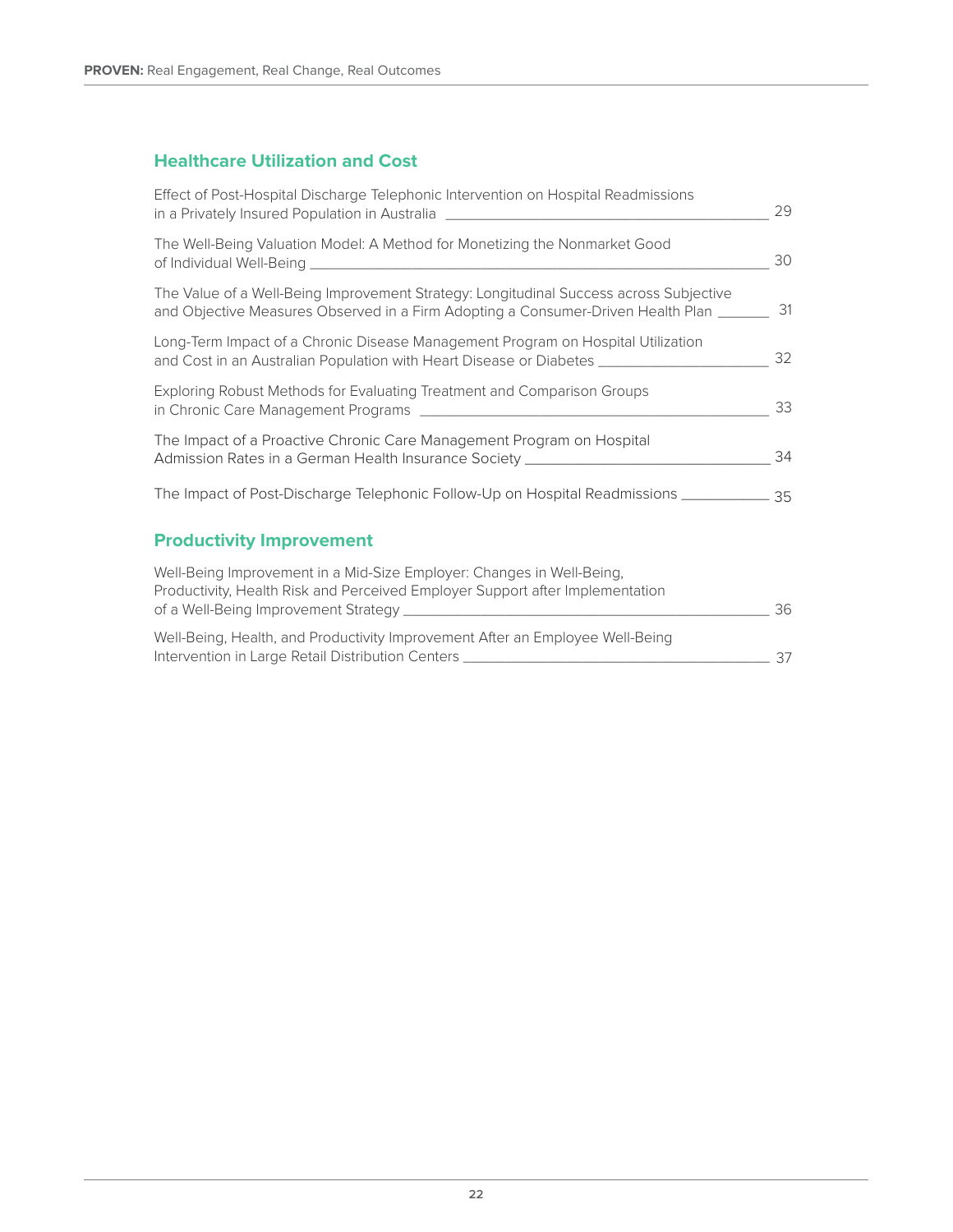### <span id="page-22-0"></span>**Behavior Change and Biometric Improvement**

### **Direct and Mediated Relationships Between Participation in a Telephonic Health Coaching Program and Health Behavior, Life Satisfaction, and Optimism**

Sears LE, Coberley CR, Pope JE Journal of Occupational and Environmental Medicine, 2016

#### **Abstract**

**Objective:** To study the direct and mediated effects of a telephonic health coaching program on changes to healthy behaviors, life satisfaction, and optimism.

**Methods:** This longitudinal correlational study of 4,881 individuals investigated simple and mediated relationships between participation in a telephonic health risk coaching program and outcomes from three annual Well-being Assessments.

**Results:** Program participation was directly related to improvements in healthy behaviors, life satisfaction and optimism, and indirect effects of coaching on these variables concurrently and over a one-year time lag were also supported.

**Conclusion:** Given previous research that improvements to life satisfaction, optimism and health behaviors are valuable for individuals, employers and communities, a clearer understanding of intervention approaches that may impact these outcomes simultaneously can drive greater program effectiveness and value on investment.

#### **Key Takeaways:**

- This paper provides a better understanding of the multiple mechanisms that are underlying the effects of a telephonic health coaching program and informs improvements that could increase the value of such programs.
- When participants are more engaged in telephonic health coaching, health behaviors, life satisfaction and optimism are more likely to improve compared to those who did not engage.
- Program-related improvements to health behavior explain subsequent improvements to global perceptions of well-being (life satisfaction and optimism) one year later.
- While also significant but slightly weaker, program-related improvements to these life perceptions explained a portion of the improvements observed in health behavior.

#### **PDF available at:**

[https://journals.lww.com/joem/Abstract/2016/07000/Direct\\_and\\_Mediated\\_Relationships\\_Be](https://journals.lww.com/joem/Abstract/2016/07000/Direct_and_Mediated_Relationships_Between.7.aspx)[tween.7.aspx](https://journals.lww.com/joem/Abstract/2016/07000/Direct_and_Mediated_Relationships_Between.7.aspx)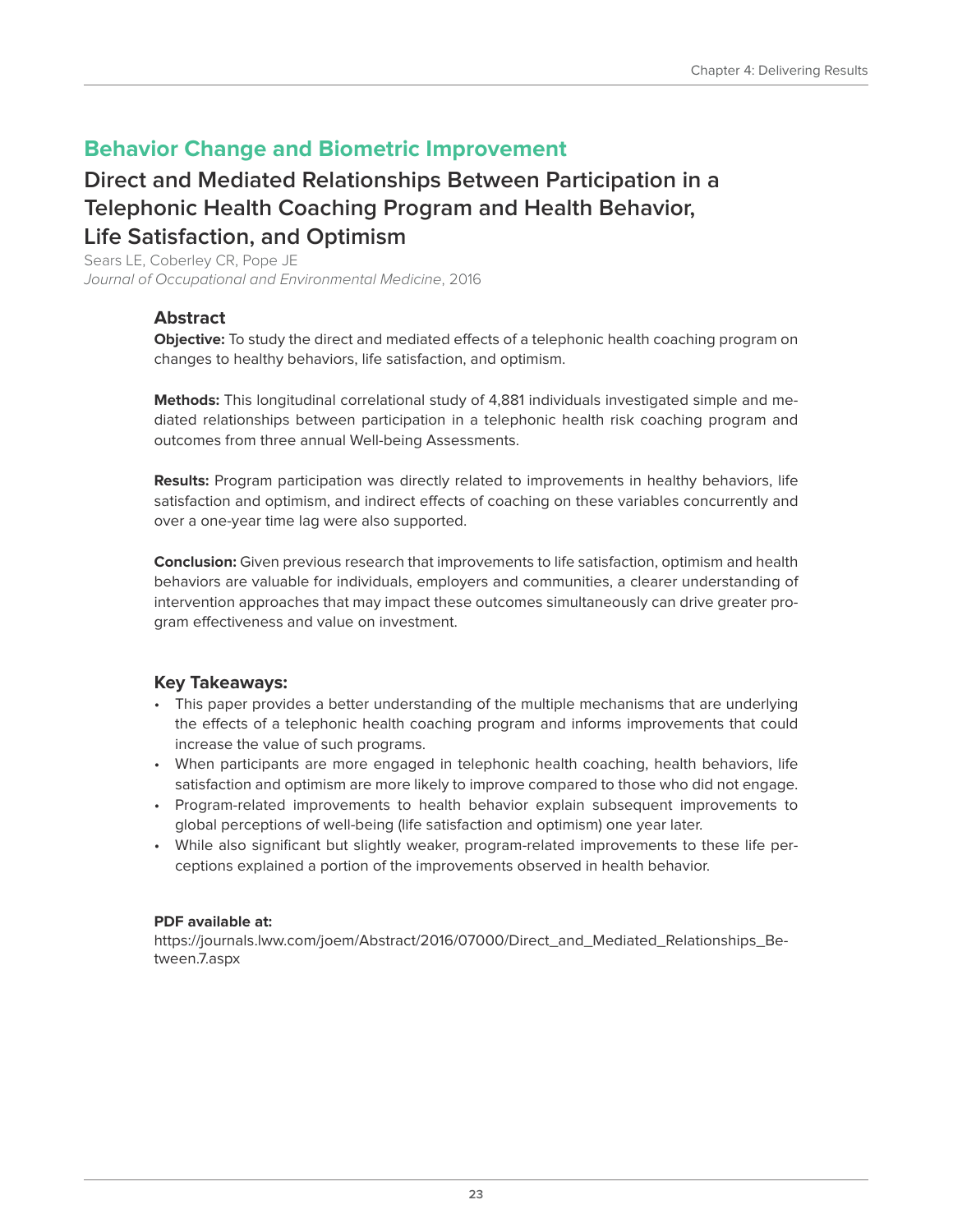### <span id="page-23-0"></span>**Effect of Comprehensive Lifestyle Changes on Telomerase Activity and Telomere Length in Men with Biopsy-Proven Low-Risk Prostate Cancer: 5-Year Follow-up of a Descriptive Pilot Study**

Ornish D, Lin J, Chan JM, Epel E, Kemp C, Weidner G, Marlin R, Frenda SJ, Magbanua MJ, Daubenmier J, Estay I, Hills NK, Chainani-Wu N, Carroll PR, Blackburn EH, The Lancet Oncology, 2013

#### **Abstract**

**Background:** Telomere shortness in human beings is a prognostic marker of ageing, disease, and premature morbidity. We previously found an association between 3 months of comprehensive lifestyle changes and increased telomerase activity in human immune-system cells. We followed up participants to investigate long-term effects.

**Methods:** This follow-up study compared 10 men and 25 external controls who had biopsy-proven low-risk prostate cancer and had chosen to undergo active surveillance. Eligible participants were enrolled between 2003 and 2007 from previous studies and selected according to the same criteria. Men in the intervention group followed a programme of comprehensive lifestyle changes (diet, activity, stress management, and social support), and the men in the control group underwent active surveillance alone. We took blood samples at 5 years and compared relative telomere length and telomerase enzymatic activity per viable cell with those at baseline, and assessed their relation to the degree of lifestyle changes.

**Findings:** Relative telomere length increased from baseline by a median of 0·06 telomere to single-copy gene ratio (T/S) units (IQR-0·05 to 0·11) in the lifestyle intervention group, but decreased in the control group (-0·03 T/S units, -0·05 to 0·03, difference p=0·03). When data from the two groups were combined, adherence to lifestyle changes was significantly associated with relative telomere length after adjustment for age and the length of follow-up (for each percentage point increase in lifestyle adherence score, T/S units increased by 0·07, 95% CI 0·02-0·12, p=0·005). At 5 years, telomerase activity had decreased from baseline by 0·25 (-2·25 to 2·23) units in the lifestyle intervention group, and by 1·08 (-3·25 to 1·86) units in the control group (p=0·64), and was not associated with adherence to lifestyle changes (relative risk 0.93, 95% CI 0.72-1.20, p=0.57). **Interpretations:** Our comprehensive lifestyle intervention was associated with increases in relative telomere length after 5 years of follow-up, compared with controls, in this small pilot study. Larger randomized controlled trials are warranted to confirm this finding.

#### **Key Takeaways:**

- Comprehensive lifestyle changes, as defined by the Ornish program, were found to significantly increase telomere length over 5-years compared to a control group
- Telomere length is a molecular marker of aging; telomere shortening is associated with increased disease risk, including cardiovascular disease and cancer, and premature death
- Greater adherence to lifestyle changes were significantly associated with greater telomere length
- Overall, the Ornish comprehensive lifestyle intervention can decrease the aging process at the cellular level

#### **PDF available at:**

[http://www.ornishspectrum.com/wp-content/uploads/Lancet\\_Lifestyle-changes-lengthen-telomeres.pdf](http://www.ornishspectrum.com/wp-content/uploads/Lancet_Lifestyle-changes-lengthen-telomeres.pdf)

This research was in follow up to evaluation of telomerase activity in the GEMINAL study: Increased telomerase activity and comprehensive lifestyle changes: a pilot study. Ornish D, Lin J, Daubenmier J, Weidner G, Epel E, Kemp C, Magbanua MJ, Marlin R,Yglecias L, Carroll PR, Blackburn EH. Lancet Oncol. 2008 Nov;9(11):1048-57. The Lancet Oncology, 2013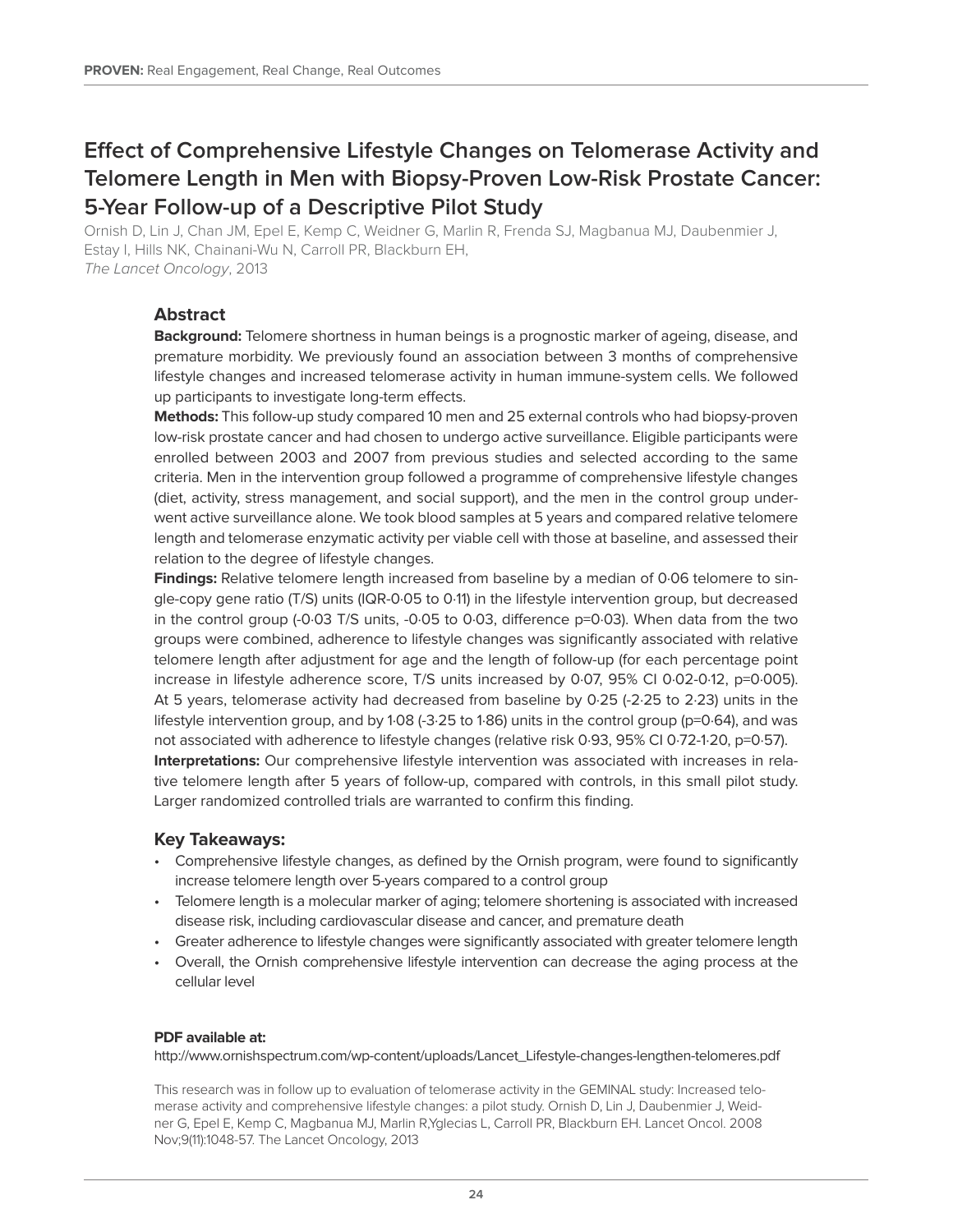### <span id="page-24-0"></span>**Association between Frequency of Telephonic Contact and Clinical Testing for a Large, Geographically Diverse Diabetes Disease Management Population**

Coberley CR, McGinnis M, Orr PM, Coberley SS, Hobgood A, Hamar B, Gandy B, Pope J, Hudson L, Hara P, Shurney D, Clarke JL, Crawford A, Goldfarb NI, Disease Management, 2008

#### **Abstract (abridged)**

Diabetes disease management (DM) programs strive to promote healthy behaviors, including obtaining hemoglobin A1c (A1c) and low-density lipoprotein (LDL) tests as part of standards of care. The purpose of this study was to examine the relationship between frequency of telephonic contact and A1c and LDL testing rates. A total of 245,668 members continuously enrolled in diabetes DM programs were evaluated for performance of an A1c or LDL test during their first 12 months in the programs. The association between the number of calls a member received and clinical testing rates was examined. Members who received four calls demonstrated a 24.1% and 21.5% relative increase in A1c and LDL testing rates, respectively, compared to members who received DM mailings alone. Response to the telephonic intervention as part of the diabetes DM programs was influenced by member characteristics including gender, age, and disease burden. This study demonstrates a positive association between frequency of telephonic contact and increased performance of an A1c or LDL test in a large, diverse diabetes population participating in DM programs.

#### **Key Takeaways:**

- Hemoglobin A1c is an indicator of glycemic control in diabetes. A1c levels are associated with complications such as retinopathy, kidney failure and peripheral neuropathy.
- High LDL cholesterol is risk factor for cardiovascular disease, as is diabetes.
- Participation in telephonic disease management for patients with diabetes was associated with increased adherence to A1c and LDL testing, important standards of care.
- Clinical testing rates increased with an increasing number of successful calls to participants.
- Telephonic disease management can improve adherence to clinical testing, which should lead to improved clinical outcomes.

**PDF available at:** <www.sharecare.com>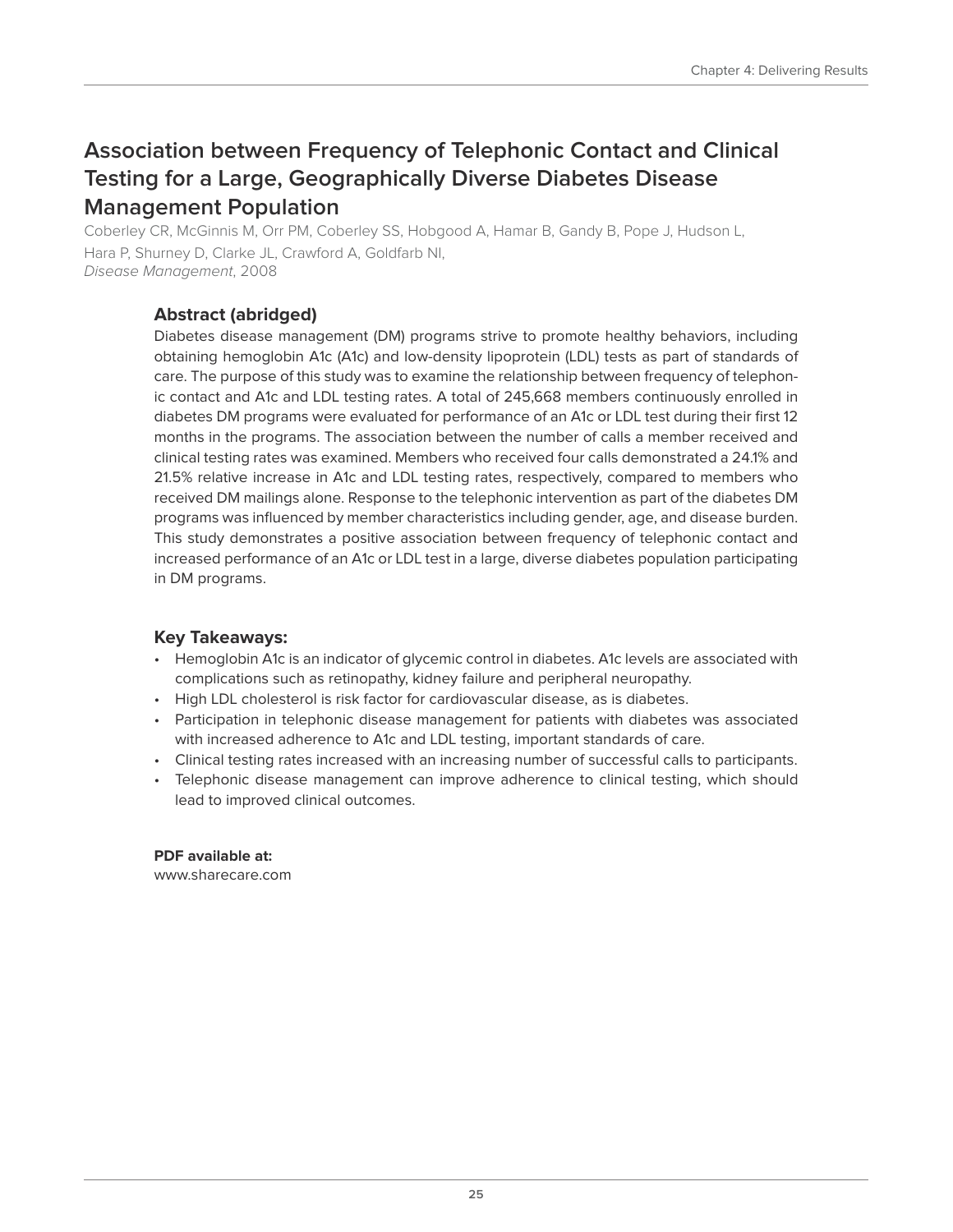### <span id="page-25-0"></span>**Impact of Telephonic Interventions on Glycosylated Hemoglobin and Low-Density Lipoprotein Cholesterol Testing**

Coberley, C, Hamar, B, Gandy, B, Orr, P, Coberley, S, McGinnis, M, Hudson, L, Forman, S, Shurney, D, Pope, J American Journal of Managed Care, 2007

#### **Abstract (abridged)**

**Objective:** To determine whether diabetes disease management (DM) programs are able to improve adherence to glycosylated hemoglobin (A1c) and low-density lipoprotein cholesterol (LDL-C) clinical testing in a nonadherent population and to quantify the efficacy of telephonic interventions in improving clinical testing rates.

**Methods:** A cohort of members with diabetes (n = 5640) was identified from among large- scale diabetes DM programs administered for 13 geographically diverse health plans. Members were defined by nonadherence at baseline to A1c and/or LDL-C testing, grouped together based on how long they had participated in the program, divided retrospectively into telephonically contacted and uncontacted groups, and analyzed in the subsequent 12-month implementation period for testing rates.

**Results:** Participation in diabetes DM programs was associated with improved A1c and LDL-C testing rates in previously nonadherent members. Calling nonadherent members improved A1c testing by 30.2% and LDL-C testing by 10.9% compared with testing rates for members who were not called. Members with high disease burden benefited even more from the diabetes intervention. Frequency of telephonic contacts demonstrated a linear relationship with improved rates of adherence to A1c and LDL-C testing guidelines.

**Conclusion:** Telephonic interventions as part of comprehensive DM programs are associated with improved disease-monitoring testing.

#### **Key Takeaways:**

- Hemoglobin A1c is an indicator of glycemic control in diabetes. A1c levels are associated with complications such as retinopathy, kidney failure and peripheral neuropathy.
- High LDL cholesterol is a risk factor for cardiovascular disease, as is diabetes.
- Telephonic disease management for patients with diabetes was associated with increased adherence to A1c and LDL testing.
- Clinical testing rates increased with an increasing number of successful calls to participants.

**PDF available at:** <www.sharecare.com>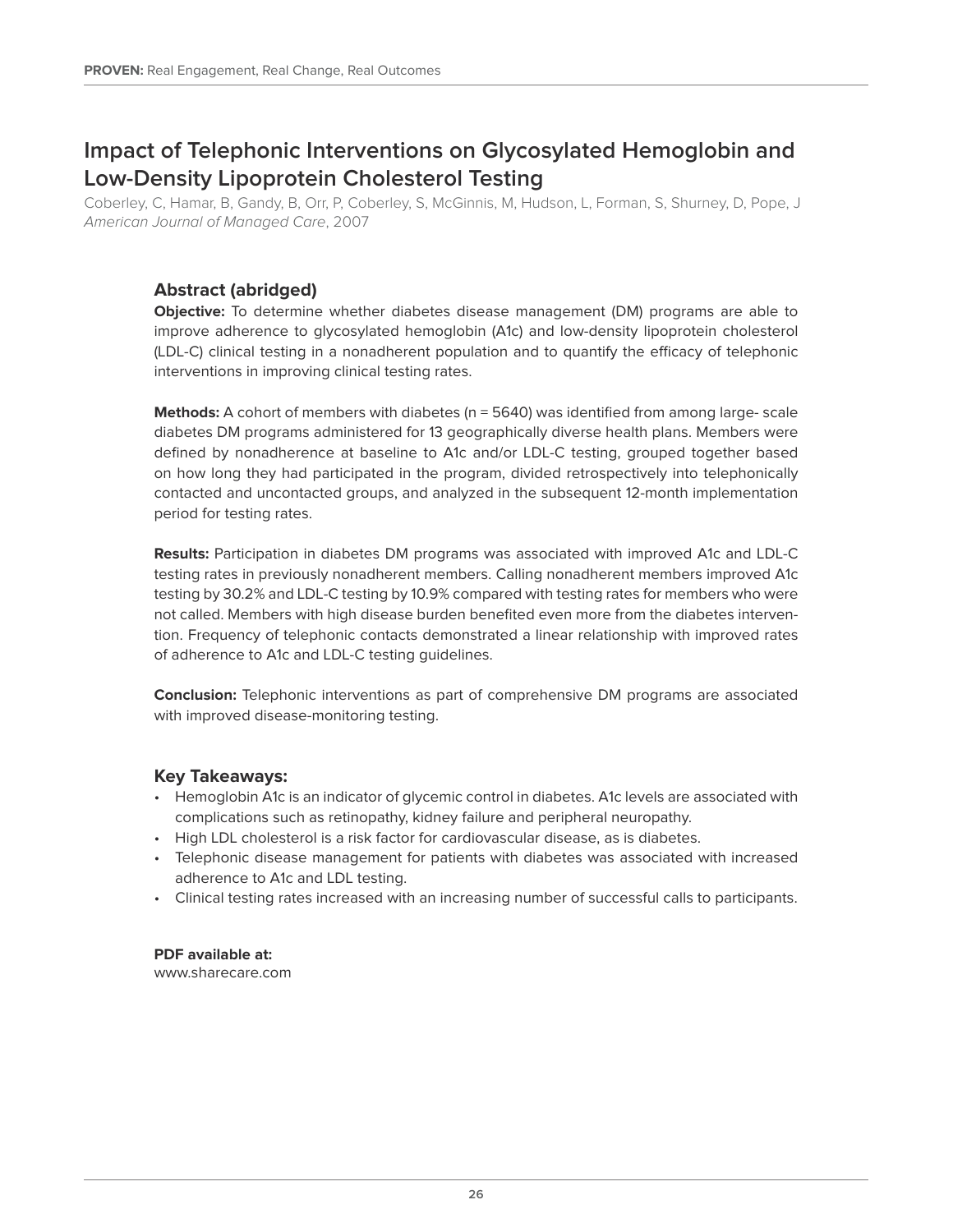### <span id="page-26-0"></span>**Intensive Lifestyle Changes for Reversal of Coronary Heart Disease**

Ornish D, Scherwitz LW, Billings JH, Brown SE, Gould KL, Merritt TA, Sparler S, Armstrong WT, Ports TA, Kirkeeide RL, Hogeboom C, Brand RJ Journal of the American Medical Association, 1998

#### **Abstract**

**Context:** The Lifestyle Heart Trial demonstrated that intensive lifestyle changes may lead to regression of coronary atherosclerosis after 1 year.

**Objectivess:** To determine the feasibility of patients to sustain intensive lifestyle changes for a total of 5 years and the effects of these lifestyle changes (without lipid-lowering drugs) on coronary heart disease.

**Design:** Randomized controlled trial conducted from 1986 to 1992 using a randomized invitational design.

**Patients:** Forty-eight patients with moderate to severe coronary heart disease were randomized to an intensive lifestyle change group or to a usual-care control group, and 35 completed the 5-year follow-up quantitative coronary arteriography.

**Setting:** Two tertiary care university medical centers.

**Intervention:** Intensive lifestyle changes (10% fat whole foods vegetarian diet, aerobic exercise, stress management training, smoking cessation, group psychosocial support) for 5 years.

**Main Outcome Measures:** Adherence to intensive lifestyle changes, changes in coronary artery percent diameter stenosis, and cardiac events.

**Results:** Experimental group patients (20 [71%] of 28 patients completed 5-year follow-up) made and maintained comprehensive lifestyle changes for 5 years, whereas control group patients (15 [75%] of 20 patients completed 5-year follow-up) made more moderate changes. In the experimental group, the average percent diameter stenosis at baseline decreased 1.75 absolute percentage points after 1 year (a 4.5% relative improvement) and by 3.1 absolute percentage points after 5 years (a 7.9% relative improvement). In contrast, the average percent diameter stenosis in the control group increased by 2.3 percent- age points after 1 year (a 5.4% relative worsening) and by 11.8 percentage points after 5 years (a 27.7% relative worsening) (P=.001 between groups. Twenty-five cardiac events occurred in 28 experimental group patients vs 45 events in 20 control group patients during the 5-year follow-up (risk ratio for any event for the control group, 2.47 [95% confidence interval, 1.48-4.20]).

**Conclusions:** More regression of coronary atherosclerosis occurred after 5 years than after 1 year in the experimental group. In contrast, in the control group, coronary atherosclerosis continued to progress and more than twice as many cardiac events occurred.

#### **Key Takeaways:**

- The Lifestyle Heart Trial evaluated whether intensive lifestyle changes could stop or reverse the progression of heart disease
- In the initial 1-year study (see below) 82% of the treatment group showed measurable reversal of heart disease, as assessed by severity of atherosclerosis
- This 5-year follow up demonstrated greater regression in atherosclerosis among treatment group members compared to the 1-year results
- Patients in the treatment group sustained significant weight loss and decrease in LDL cholesterol (without lipid-lowering drugs) over the 5-year period and reported a 72% reduction in angina frequency
- After 5-years the treatment group averaged fewer than half as many cardiac events than the usual-care control group (0.89 vs. 2.25 events per patient, respectively)

#### **PDF available at:**

<http://www.ncbi.nlm.nih.gov/pubmed/9863851>

This research was in follow up to the original Lifestyle Heart Trial study: Can lifestyle changes reverse coronary heart disease? The Lifestyle Heart Trial. Ornish D, Brown SE, Scherwitz LW, Billings JH, Armstrong WT, Ports TA, McLanahan SM, Kirkeeide RL, Brand RJ, Gould KL. Lancet. 1990 Jul 21;336(8708):129-33.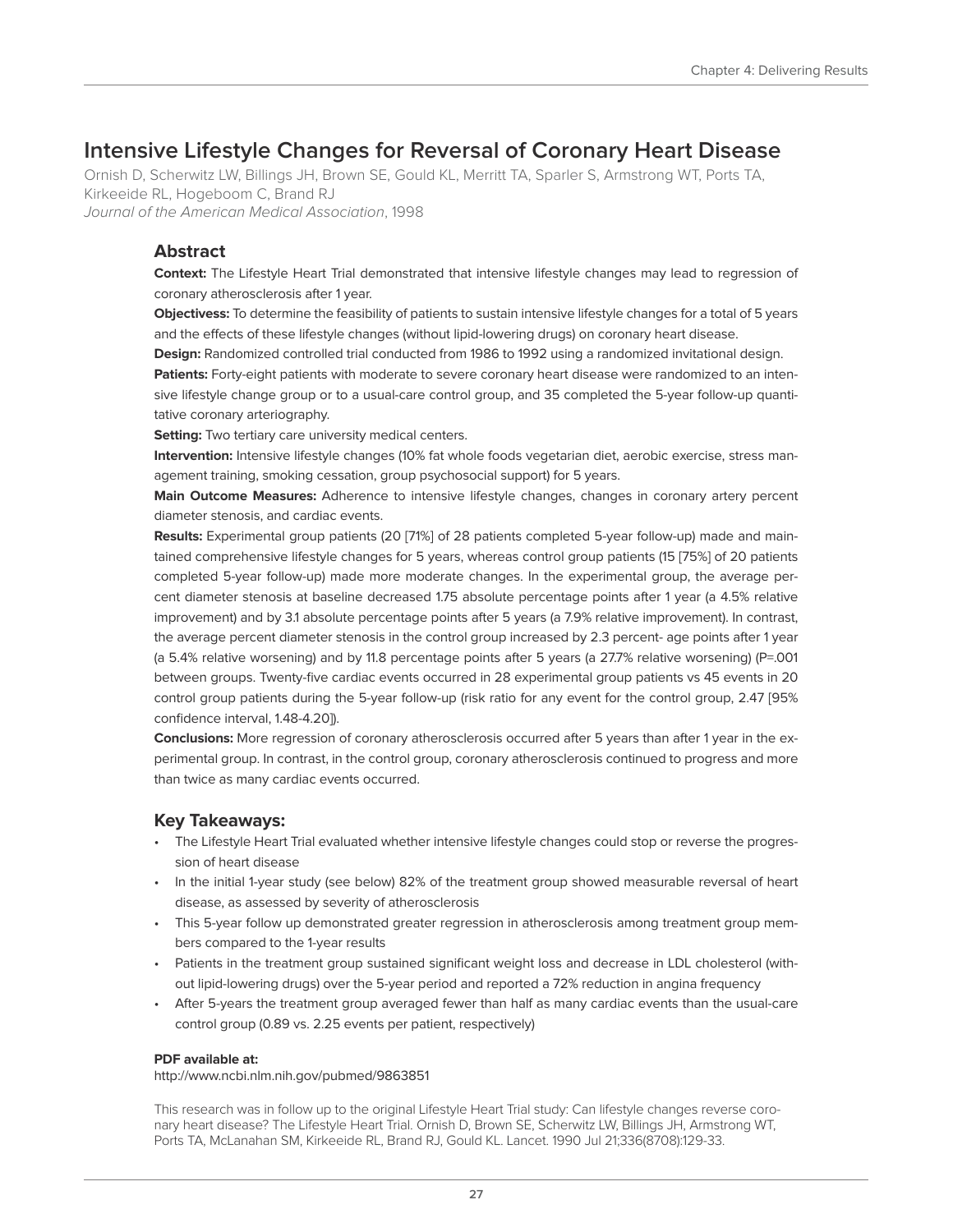### <span id="page-27-0"></span>**Effects of Stress Management Training and Dietary Changes in Treating Ischemic Heart Disease**

Ornish D, Scherwitz LW, Doody RS, Kesten D, McLanahan SM, Brown SE, DePuey E, Sonnemaker R, Haynes C, Lester J, McAllister GK, Hall RJ, Burdine JA, Gotto AM Jr. Journal of the American Medical Association, 1983

#### **Abstract (abridged)**

**Objective:** The objective of this study is to evaluate the short-term effects of an intervention that consists of stress management training and dietary changes in patients with ischemic heart disease (IHD).

**Method:** We compared the cardiovascular status of 23 patients who received this intervention with a randomized control group of 23 patient who did not.

**Results:** After 24 days, patients in the experimental group demonstrated a 44% mean increase in duration of exercise, a 55% mean increase in total work performed, somewhat improved left ventricular regional wall motion during peak exercise, and a net change in the left ventricular ejection fraction from rest to maximum exercise of +6.4%. Also, we measured a 20.5% mean decrease in plasma cholesterol levels and a 91.0% mean reduction in frequency of anginal episodes.

**Conclusion:** In this selected sample, short-term improvements in cardiovascular status seem to result from these adjuncts to conventional treatments of IHD.

#### **Key Takeaways:**

- Patients that were part of a short-term 24 day heart disease treatment program that focused on stress management training and dietary changes displayed significant improvements in exercise ability and heart function, when compared to patients not in the program.
- Treated patients showed a 44% average increase in duration of exercise, a 55% average increase in total work performed, significant increase in heart ejection function, and a 91% average reduction in angina episode frequency.
- Stress management and dietary changes can have a significant positive impact on ischemic heart disease patients, over and above the benefits of conventional ischemic heart disease treatments.

#### **PDF available at:**

<https://www.ncbi.nlm.nih.gov/pubmed/6336794>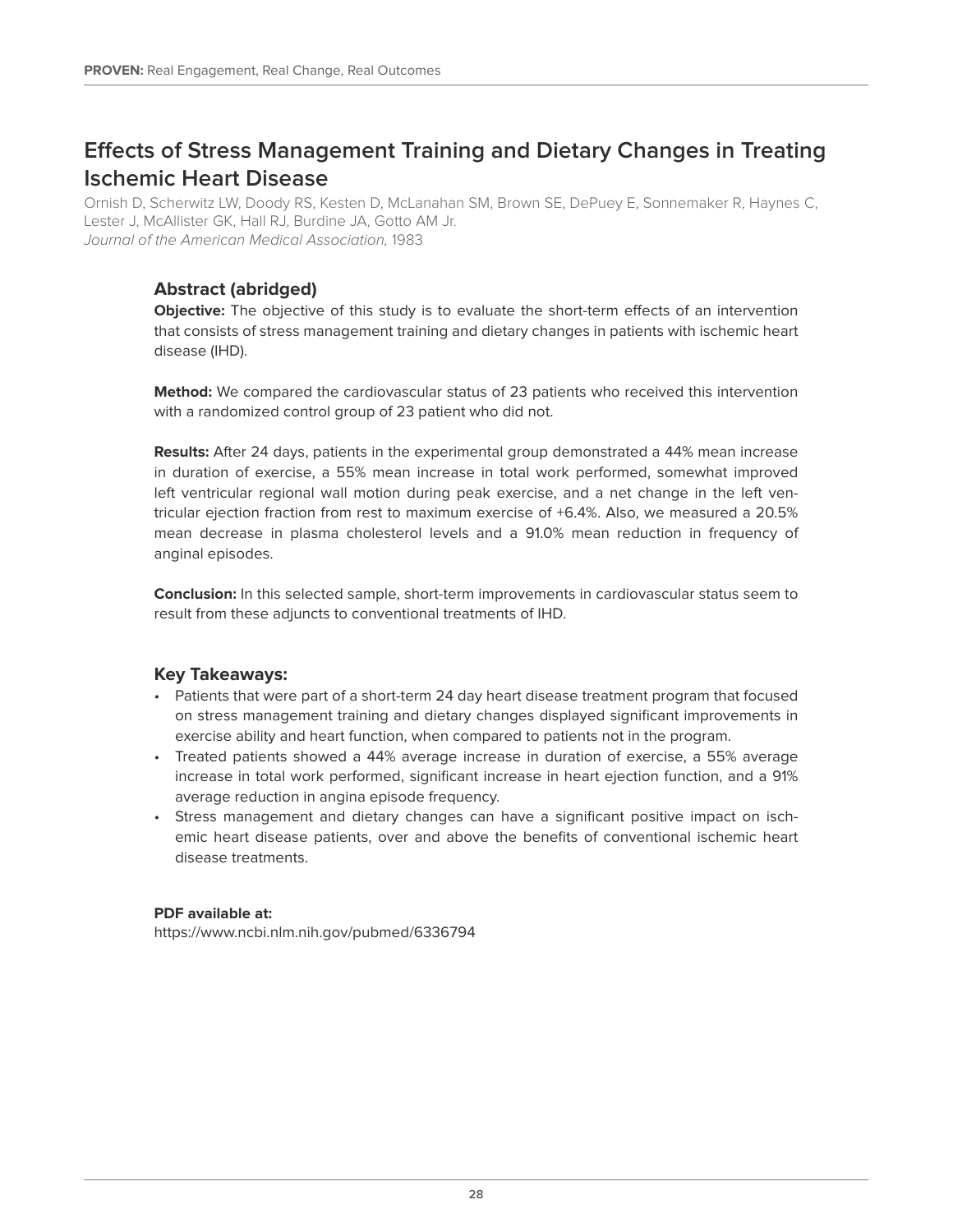### <span id="page-28-0"></span>**Healthcare Utilization and Cost**

### **Effect of Post-Hospital Discharge Telephonic Intervention on Hospital Readmissions in a Privately Insured Population in Australia**

James E. Pope, Andrew Cottrill, Scott Verrall, Shaun Larkin, Elizabeth Y. Rula, G. Brent Hamar and Carter Coberley Australian Health Review, 2017

#### **Abstract**

**Objective:** The aim of the present study was to evaluate the effect of telephone support after hospital discharge to reduce early hospital readmission among members of the disease management program My Health Guardian (MHG) offered by the Hospitals Contribution Fund of Australia (HCF).

**Method:** A quasi-experimental retrospective design compared 28-day readmissions of patients with chronic disease between two groups: (1) a treatment group, consisting of MHG program members who participated in a hospital discharge (HODI) call; and (2) a comparison group of non-participating MHG members. Study groups were matched for age, gender, length of stay, index admission diagnoses and prior MHG program exposure. Adjusted incidence rate ratios (IRR) and odds ratios (OR) were estimated using zero-inflated negative binomial and logistic regression models respectively.

**Results:** The treatment group exhibited a 29% lower incidence of 28-day readmissions than the comparison group (adjusted IRR 0.71; 95% confidence interval (CI) 0.59–0.86). The odds of treatment group members being readmitted at least once within 28 days of discharge were 25% lower than the odds for comparison members (adjusted OR 0.75; 95% CI 0.63–0.89). Reduction in readmission incidence was estimated to avoid A\$713730 in cost.

**Conclusion:** The HODI program post-discharge telephonic support to patients recently discharged from a hospital effectively reduced the incidence and odds of hospital 28-day readmission in a diseased population.

#### **Key Takeaways:**

- High readmission rates are a recognised problem in Australia and contribute to the over 600000 potentially preventable hospitalisations per year.
- The present study is the first study of a scalable intervention delivered to an Australian population with a wide variety of conditions for the purpose of reducing readmissions. The intervention reduced 28-day readmission incidence by 29%.
- The significant and sizable effect of the intervention support the delivery of telephonic support after hospital discharge as a scalable approach to reduce readmissions.

#### **PDF available at:**

<http://www.publish.csiro.au/AH/AH16059>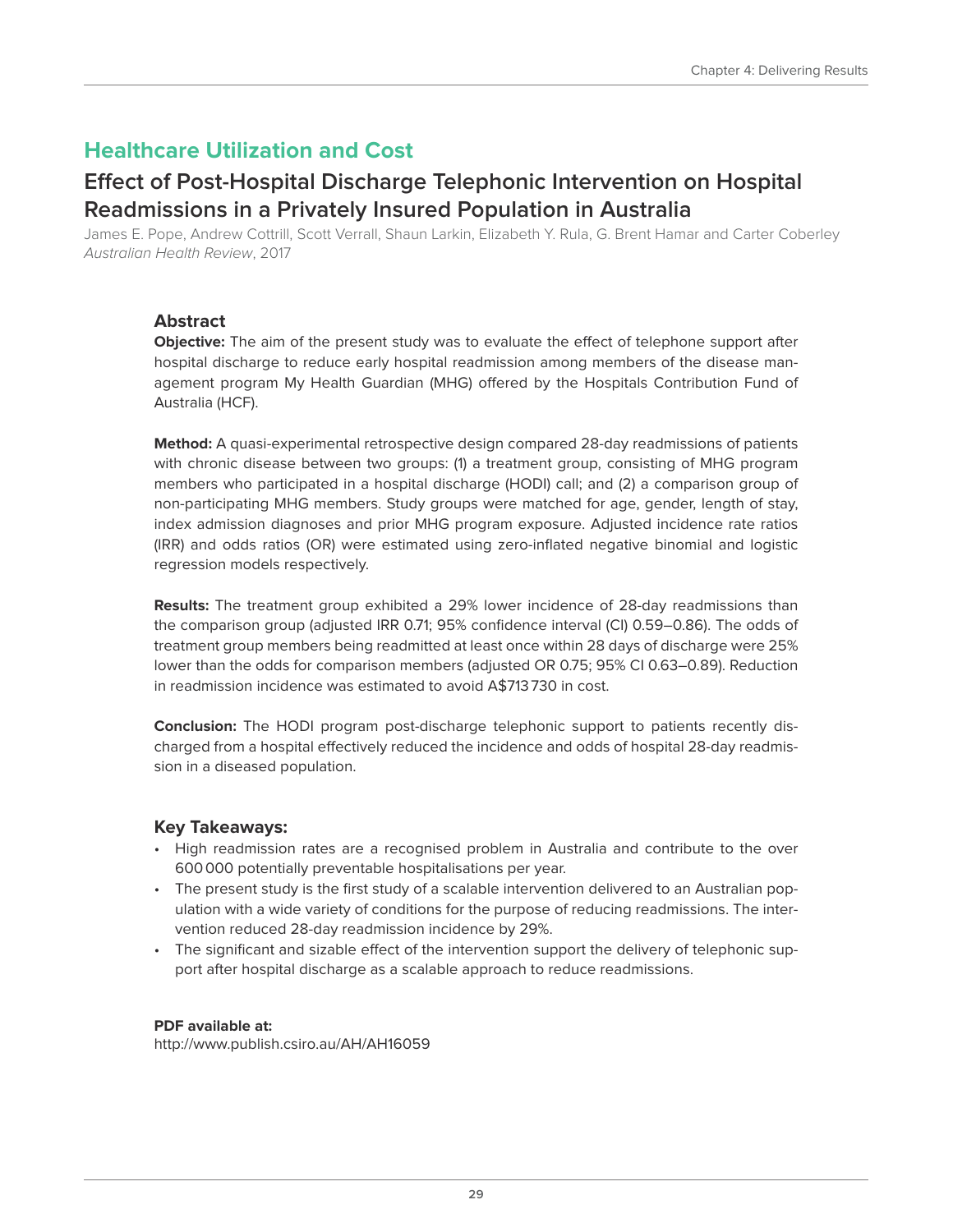### <span id="page-29-0"></span>**The Well-Being Valuation Model: A Method for Monetizing the Nonmarket Good of Individual Well-Being**

Sidney, J. A., Jones, A., Coberley, C., Pope, J. E., & Wells, A. Health Services and Outcomes Research Methodology, 2016

#### **Abstract**

**Objective:** The objective of this research is to advance the evaluation and monetization of well-being improvement programs, offered by population health management companies, by presenting a novel method that robustly monetizes the entirety of well-being improvement within a population.

**Methods:** This was achieved by utilizing two employers' well-being assessments with medical and pharmacy administrative claims (2010–2011) across a large national employer (n = 50,647) and regional employer ( $n = 6170$ ) data sets. This retrospective study sought to monetize both direct and indirect value of well-being improvement across a population whose medical costs are covered by an employer, insurer, and/or government entity. Logistic regression models were employed to estimate disease incidence rates and input–output modelling was used to measure indirect effects of well-being improvement. These methodological components removed the burden of specifying an exhaustive number of regression models, which would be difficult in small populations.

**Results:** Members who improved their well-being were less likely to become diseased. This reduction saved, per avoided occurrence, US\$3060 of total annual health care costs. Of the members who were diseased, improvement in well-being equated to annual savings of US\$62 while non-diseased members saved US\$26.

**Conclusion:** The method established here demonstrates the linkage between improved well-being and improved outcomes while maintaining applicability in varying populations.

#### **Key Takeaways**

- This study describes the development and application of a method for monetizing the nonmarket good of individual well-being to evaluate the value of improved health and well-being in two employer populations.
- The methodology captures four sources of value resulting from improvements in total population well-being: reduction in health care spend among the non-diseased, reduction in the likelihood of developing chronic disease, reduction in medical spend among newly diseased members, and reduction in spend among those with disease
- The estimated value of improved well-being was \$38.59 per person per year (PPPY). The highest per person per year savings (\$3059 PPPY) was derived from estimated reduction in incidence rate of chronic conditions although the contribution of savings from this source was only 17% of total estimated savings.

#### **PDF available at:**

<https://link.springer.com/article/10.1007/s10742-016-0161-9>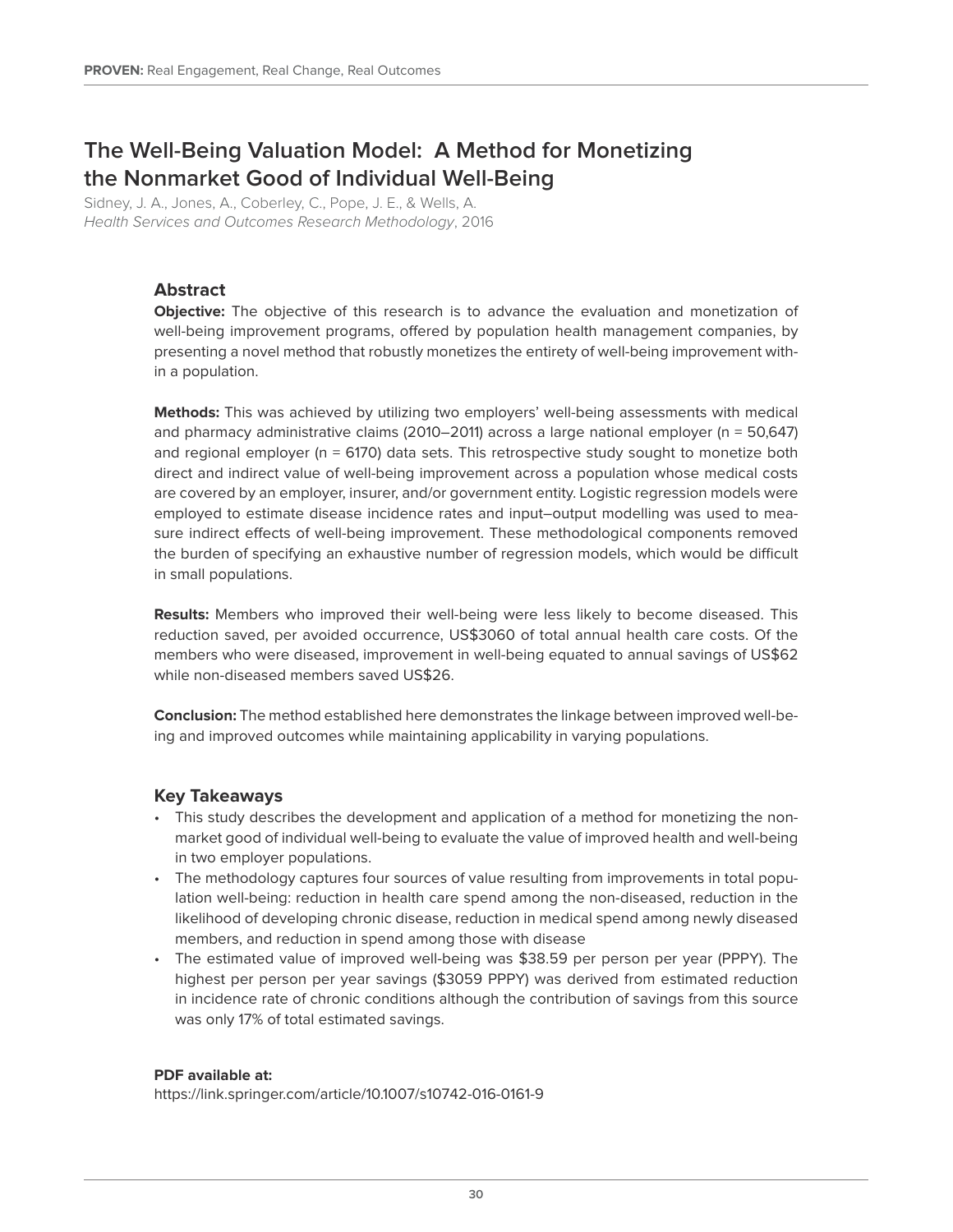### <span id="page-30-0"></span>**The Value of a Well-Being Improvement Strategy: Longitudinal Success across Subjective and Objective Measures Observed in a Firm Adopting a Consumer-Driven Health Plan**

Guo, X, Coberley, CR, Pope, JE,Wells, A Journal of Occupational and Environmental Medicine, 2015

#### **Abstract**

**Objective:** The objective of this study is to evaluate effectiveness of a firm's 5-year strategy toward improving well-being while lowering health care costs amidst a shift to a Consumer- Driven Health Plan.

**Methods:** Study population participated in a robust well-being improvement solution that included company sanctioned fitness activities, weight loss and tobacco cessation programs, online well-being improvement plans and resources, free membership at a national network of gyms, and health coaching—all of which were underscored by a purposeful and pervasive culture of well-being. Repeated measures statistical models were employed to test and quantify association between key demographic factors, employment type, year, individual wellbeing, and outcomes of health care costs, obesity, smoking, absence, and performance.

**Results:** Average individual well-being trended upward by 13.5% over 5 years, monthly allowed amount health care costs declined 5.2% on an average per person per year, and obesity and smoking rates declined by 4.8 and 9.7%, respectively, on average each year. The results show that individual well-being was significantly associated with each outcome and in the expected direction.

**Conclusion:** The firm's strategy was successful in driving statistically significant, longitudinal well-being, biometric and productivity improvements, and health care cost reduction.

#### **Key Takeaways**

- Study objective was to determine whether an employer could achieve positive health and productivity outcomes and reduced healthcare costs by coupling the well-being improvement offerings with a shift to a consumer-driven health plan (CDHP).
- Study outcomes include:
	- Average individual well-being increased by 9.8 points (or 13.5%) between 2009 and 2011 and higher score was maintained through 2013
	- Healthcare costs declined 21.5%, at an average annual rate of 5.2%, despite the national healthcare inflation trend over 5 years
	- Compared with 2009, smoking and obesity prevalence rates in 2013 were 36% and 18% lower, respectively
	- Absence declined by 4% on average each year, (2010-2013)
- Study findings suggest that a focus on well-being improvement is associated with healthcare cost reductions and improvements in productivity.

#### **PDF available at:**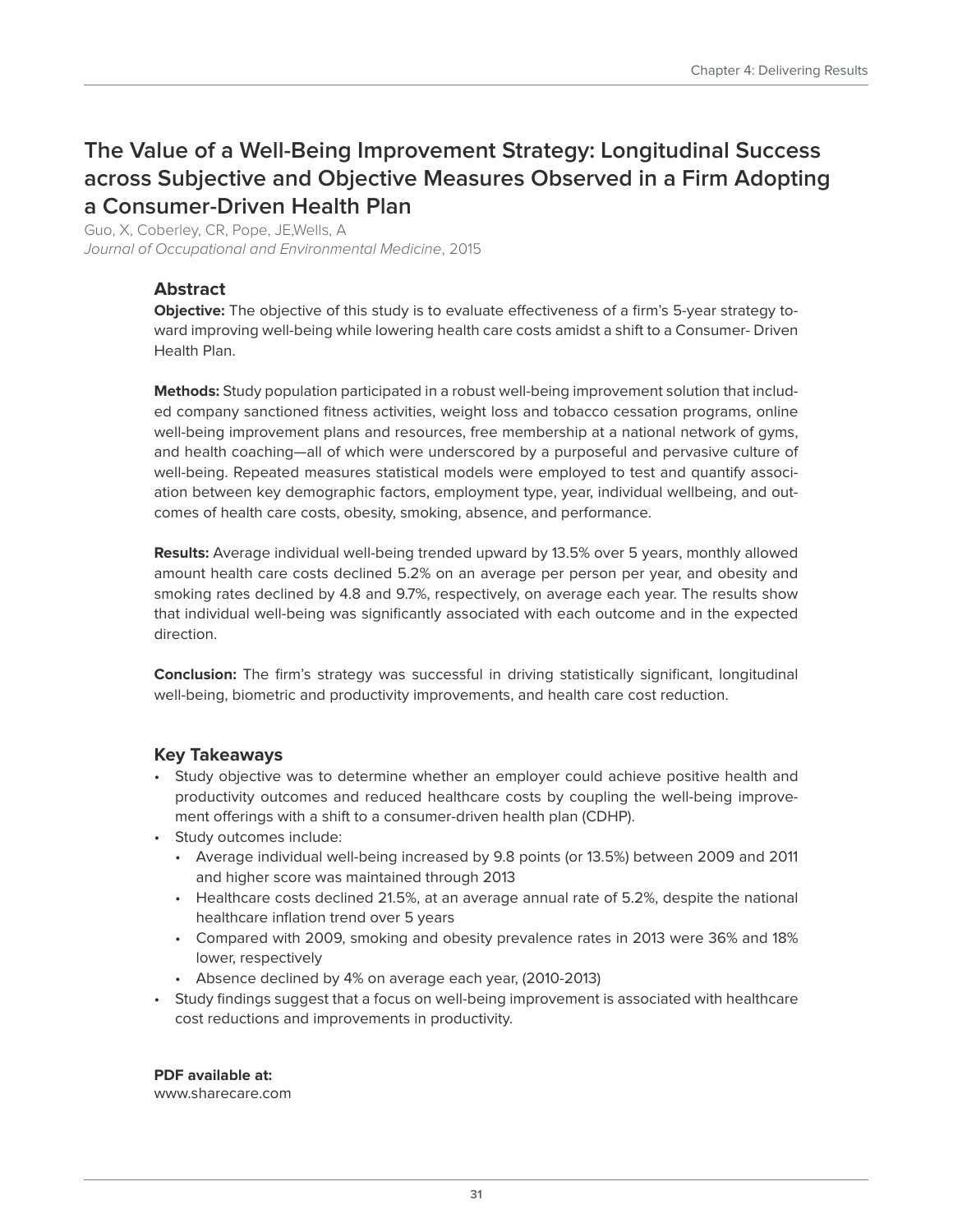### <span id="page-31-0"></span>**Long-Term Impact of a Chronic Disease Management Program on Hospital Utilization and Cost in an Australian Population with Heart Disease or Diabetes**

Hamar, B, Coberley, CR, Pope, JE, Rula, EY BMC Health Services Research, 2015

#### **Abstract (abridged)**

**Background:** To evaluate the longitudinal value of a chronic disease management program, My Health Guardian (MHG), in reducing hospital utilization and costs over 4 years.

**Methods:** The MHG program provides individualized support via telephonic nurse outreach and online tools for self-management, behavior change and well-being. A matched-cohort analysis retrospectively compared MHG participants with heart disease or diabetes (treatment,  $N = 4,948$ ) to non-participants (comparison,  $N = 28,520$ ) on utilization rates (hospital admission, readmission, total bed days) and hospital claims cost savings. Outcomes were adjusted for demographic, disease, and pre-program admissions or cost differences.

**Results:** Over 4 years, program participation resulted in significant reductions in hospital admissions (−11.4%, P < 0.0001), readmissions (−36.7%, P < 0.0001), and bed days (−17.2%, P < 0.0001). The effect size increased over time for admissions and bed days. The relative odds of any admission and readmission over the 4 years were 27% and 45% lower, respectively, in the treatment group. Cumulative program savings from reduced hospital claims was \$3,549 over 4-years; savings values for each year were significant and increased with time (P = 0.003 to P < 0.0001).

**Conclusion:** Results demonstrate the longitudinal value of the MHG program in reducing hospital utilization and costs for individuals with heart disease or diabetes and demonstrate the increasing program effect with continued participation over time.

#### **Key Takeaways**

- This long-term study of a chronic disease management program in Australia found significant reductions in hospital utilization and claims costs for insured members with heart disease or diabetes in each of the 4 years of the program.
- Average per-member savings across the 4-year period totaled \$3,549; savings in- creased over time.
- Hospital utilization was significantly reduced over the 4 years:
	- 11.4% reduction in hospital admissions
	- 36.7% reduction in readmissions
	- 17.2% reduction in hospital bed days
- The magnitude of program effect increased over time with respect to avoided admissions and bed days.
- Participants were 27% and 45% less likely to have any admission or readmission, respectively, over the 4-year study period than matched non-participants.
- Results from this study confirm and longitudinally extend previously published program utilization outcomes and add an evaluation of cost savings

#### **PDF available at:**

<http://www.biomedcentral.com/1472-6963/15/174/abstract>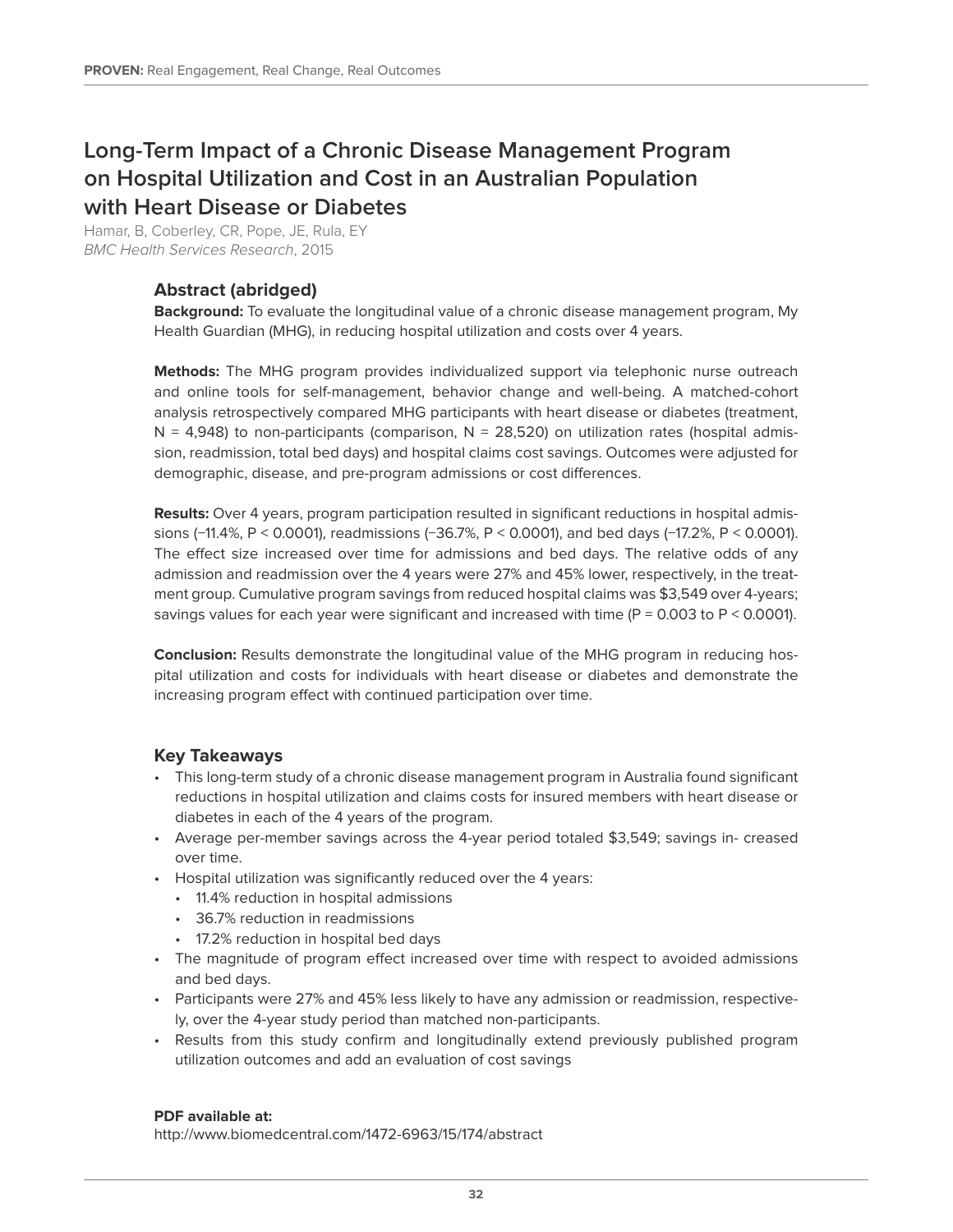### <span id="page-32-0"></span>**Exploring Robust Methods for Evaluating Treatment and Comparison Groups in Chronic Care Management Programs**

Wells, AR, Hamar, B, Bradley, C, Gandy, WM, Harrison, PL, Sidney, JA, Coberley, CR, Rula, EY, Pope, JE Population Health Management, 2012

#### **Abstract**

Evaluation of chronic care management (CCM) programs is necessary to determine the behavioral, clinical, and financial value of the programs. Financial outcomes of members who are exposed to interventions (treatment group) typically are compared to those not exposed (comparison group) in a quasi-experimental study design. However, because member assignment is not randomized, outcomes reported from these designs may be biased or inefficient if study groups are not comparable or balanced prior to analysis. Two matching techniques used to achieve balanced groups are Propensity Score Matching (PSM) and Coarsened Exact Matching (CEM). Unlike PSM, CEM has been shown to yield estimates of causal (program) effects that are lowest in variance and bias for any given sample size. The objective of this case study was to provide a comprehensive comparison of these 2 matching methods within an evaluation of a CCM program administered to a large health plan during a 2-year time period. Descriptive and statistical methods were used to assess the level of balance between comparison and treatment members pre- matching. Compared with PSM, CEM retained more members, achieved better balance between matched members, and resulted in a statistically insignificant Wald test statistic for group aggregation. In terms of program performance, the results showed an overall higher medical cost savings among treatment members matched using CEM compared with those matched using PSM (-\$25.57 versus -\$19.78, respectively). Collectively, the results suggest CEM is a viable alternative, if not the most appropriate matching method, to apply when evaluating CCM program performance.

#### **Key Takeaways:**

- Two statistical methods, both using comparison groups, evaluated chronic care management programs.
- Both methods found significant savings, but the newer CEM method provided a more accurate measurement of savings.
- CEM provides objective parameters to assess the overall quality of matched groups, contributing to a more balanced comparative outcomes analysis.

#### **PDF available at:**

<http://online.liebertpub.com/doi/pdfplus/10.1089/pop.2011.0104>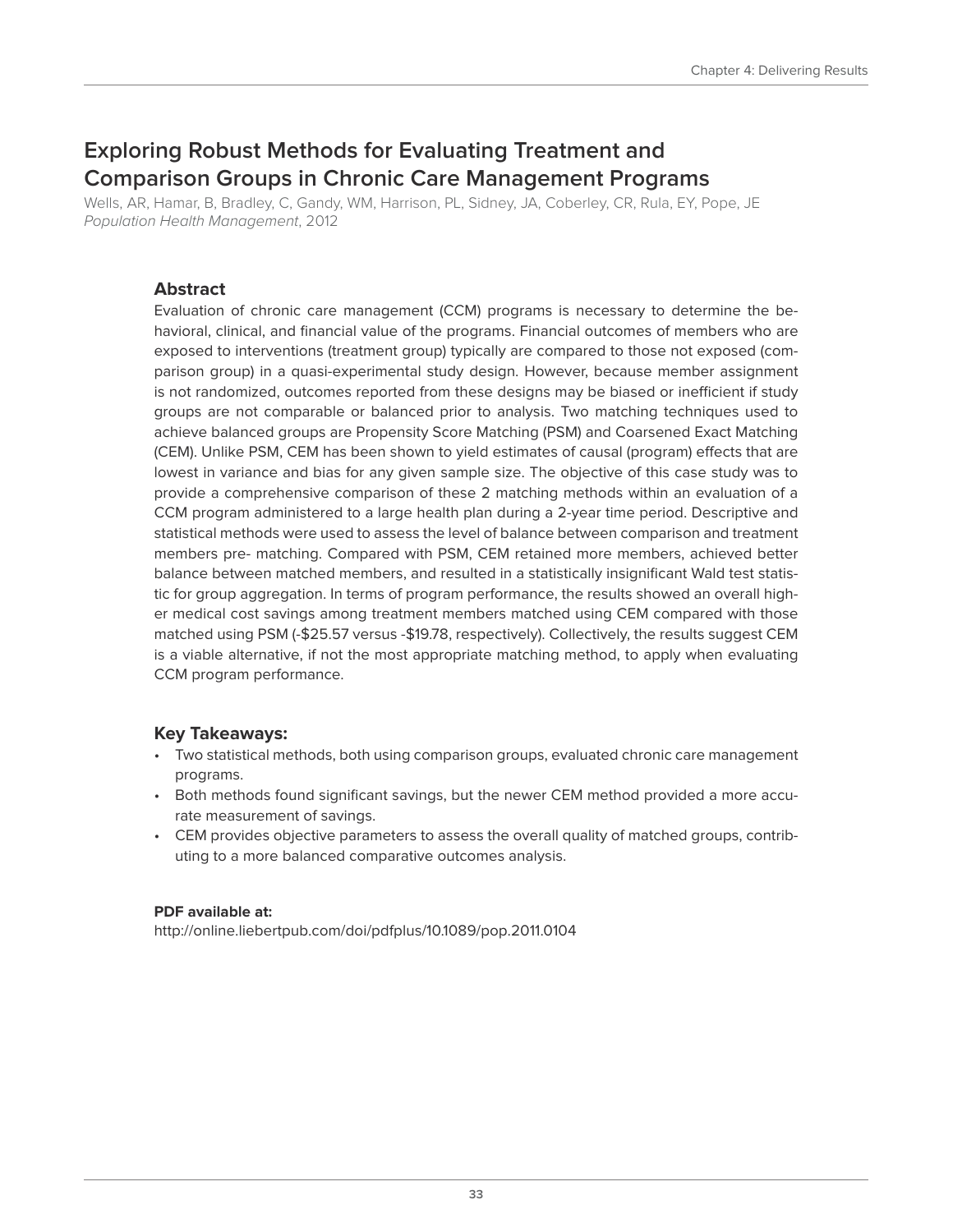### <span id="page-33-0"></span>**The Impact of a Proactive Chronic Care Management Program on Hospital Admission Rates in a German Health Insurance Society**

Hamar, B, Wells, A, Gandy, W, Haaf, A, Coberley, C, Pope, JE, Rula EY Population Health Management, 2010

#### **Abstract**

Hospital admissions are the source of significant health care expenses, although a large proportion of these admissions can be avoided through proper management of chronic disease. In the present study, we evaluate the impact of a proactive chronic care management program for members of a German insurance society who suffer from chronic disease. Specifically, we tested the impact of nurse-delivered care calls on hospital admission rates. Study participants were insured individuals with coronary artery disease, heart failure, diabetes, or chronic obstructive pulmonary disease who consented to participate in the chronic care management program. Intervention (n=17,319) and Comparison (n=5668) groups were defined based on records of participating (or not participating) in telephonic interactions. Changes in admission rates were calculated from the year prior to (Base) and year after program commencement. Comparative analyses were adjusted for age, sex, region of residence, and disease severity (stratification of 3 [least severe] to 1 [most severe]). Overall, the admission rate in the Intervention group decreased by 6.2% compared with a 14.9% increase in the Comparison group (P<0.001). The overall decrease in admissions for the Intervention group was driven by risk stratification levels 2 and 1, for which admissions decreased by 8.2% and 14.2% compared to Comparison group increases of 12.1% and 7.9%, respectively. Additionally, Intervention group admissions decreased as the number of calls increased (P=0.004), indicating a dose-response relationship. These findings indicate that proactive chronic care management care calls can help reduce hospital admissions among German health insurance members with chronic disease.

#### **Key Takeaways:**

- This study of a Sharecare chronic care management program in Germany found that the program significantly reduced hospital admission rates.
- The admission rate in the Intervention group decreased by 6.2% compared with a 14.9% increase in the Comparison group.
- Intervention group admissions decreased as the number of calls increased, indicating a dose-response relationship.
- Proactive care management was effective at helping German health plan members better manage their chronic conditions to avoid inpatient hospital admissions.

#### **PDF available at:**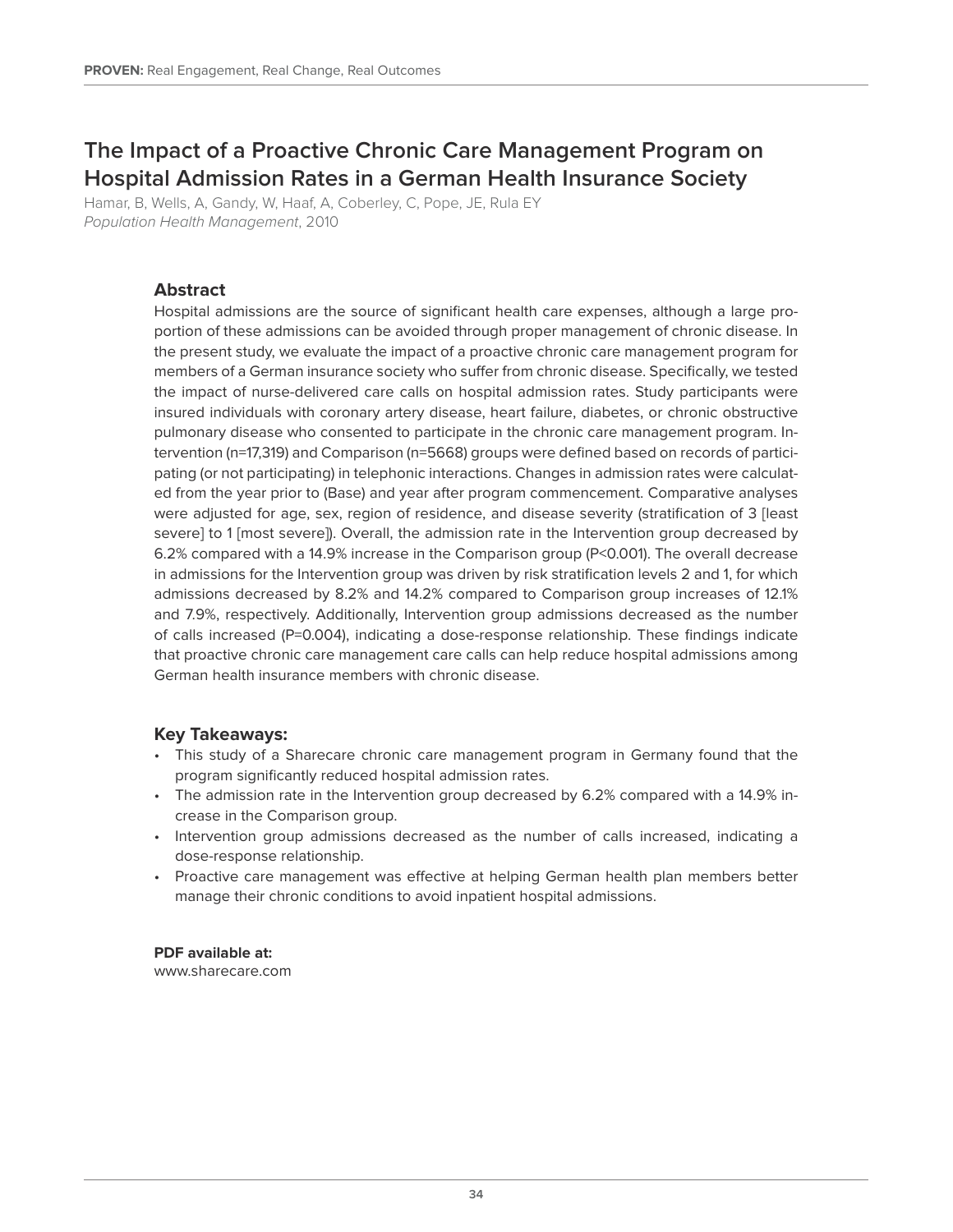### <span id="page-34-0"></span>**The Impact of Post-Discharge Telephonic Follow-Up on Hospital Readmissions**

Harrison, PL, Hara, PA, Pope, JE,Young, MC, Rula, EY Population Health Management, 2011

#### **Abstract**

Recurrent hospitalizations are responsible for considerable health care spending, although prior studies have shown that a substantial proportion of readmissions are preventable through effective discharge planning and patient follow-up after the initial hospital visit. This retrospective cohort study was undertaken to determine whether telephonic outreach to ensure patient understanding of and adherence to discharge orders following a hospitalization is effective at reducing hospital readmissions within 30 days after discharge. Claims data were analyzed from 30,272 members of a commercial health plan who were discharged from a hospital in 2008 to determine the impact of telephonic intervention on the reduction of 30-day readmissions. Members who received a telephone call within 14 days of discharge and were not readmitted prior to that call comprised the intervention group; all other members formed the comparison group. Multiple logistic regression was used to determine the impact of the intervention on 30 day readmissions, after adjusting for covariates. Results demonstrated that older age, male sex, and increased initial hospitalization length of stay were associated with an increased likelihood of readmission (P < 0.001). Receipt of a discharge call was associated with reduced rates of readmission; intervention group members were 23.1% less likely than the comparison group to be readmitted within 30 days of hospital discharge (P=0.043). These findings indicate that timely discharge follow-up by telephone to supplement standard care is effective at reducing nearterm hospital readmissions and, thus, provides a means of reducing costs for health plans and their members.

#### **Key Takeaways:**

- The study tested whether telephonic outreach from a nurse ensuring understanding of and adherence to discharge orders — reduced 30-day readmissions.
- Patients who received a call from a Sharecare nurse within 14 days after discharge from the hospital were 23.1% less likely than the comparison group to have a 30-day readmission.
- Timely telephonic follow-up after hospital discharge provides an effective way to improve quality measures and reduce the burden of readmissions.

**PDF available at:** <www.sharecare.com>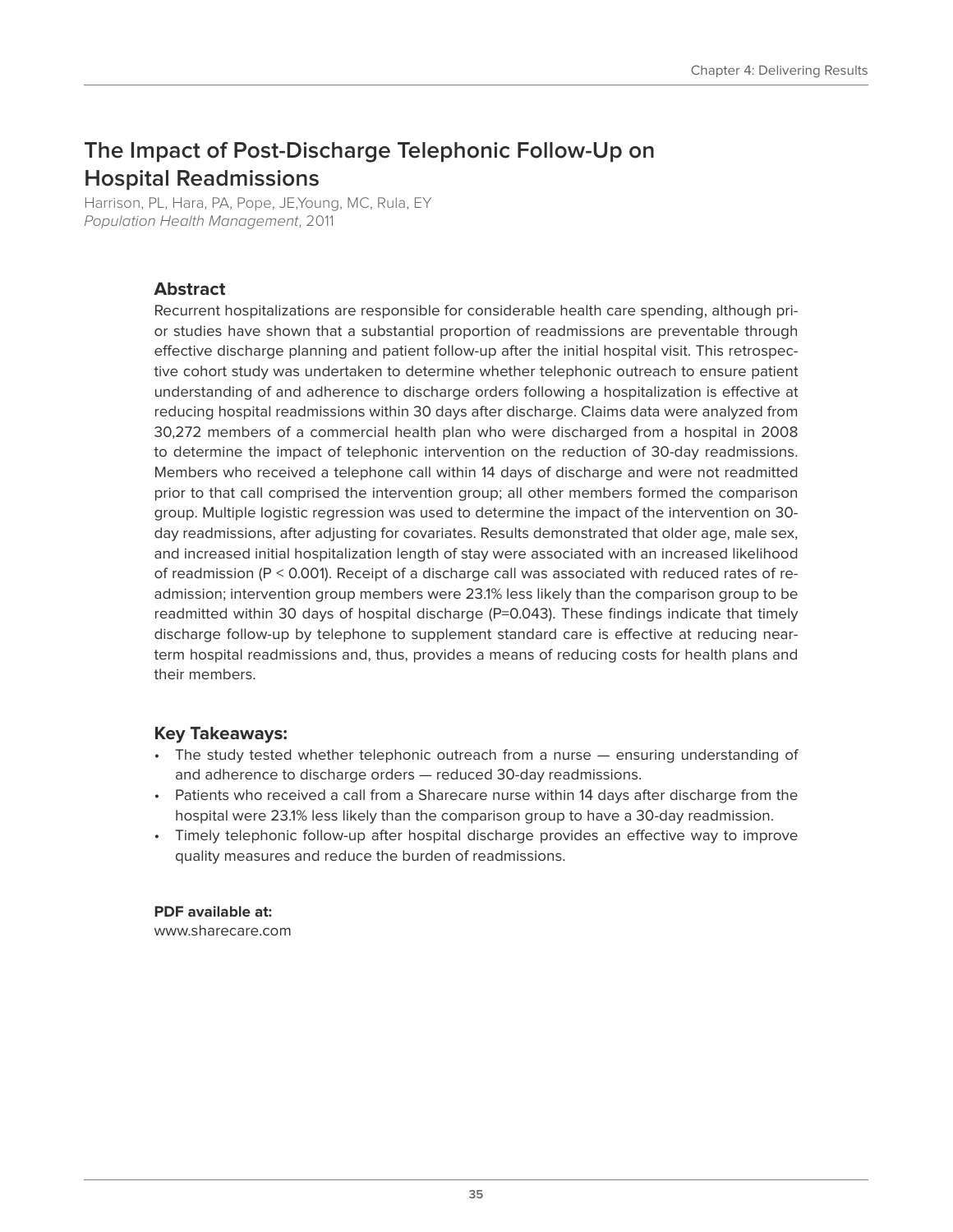### <span id="page-35-0"></span>**Productivity Improvement**

### **Well-Being Improvement in a Mid-Size Employer: Changes in Well-Being, Productivity, Health Risk and Perceived Employer Support after Implementation of a Well-Being Improvement Strategy**

Hamar, B, Coberley, C, Pope, J, Rula, E Journal of Occupational and Environmental Medicine, 2015

#### **Abstract**

**Objective:** To evaluate employee well-being change and associated change in productivity, health risk including biometrics, and workplace support over two years after implementation of a well-being improvement strategy.

**Methods:** Case study evaluation of well-being, productivity (presenteeism, absenteeism and job performance), health risk, and employer support across three measurements spanning two years. Employer well-being was compared to an independent sample of workers in the community.

**Results:** Well-being and job performance increased and presenteeism and health risk decreased significantly over the two years. Employee well-being started lower and increased to exceed community worker averages, approaching significance. Well-being improvement was associated with higher productivity across all measures. Increases in employer support for well-being were associated with improved well-being and productivity.

**Conclusion:** This employer's well-being strategy, including a culture supporting well-being, was associated with improved health and productivity.

#### **Key Takeaways**

- Participating employees showed significant improvements in well-being that were associated with productivity improvement. For every 1-point increase in well-being score, employee's presenteeism and absenteeism decreased by approximately 3.5% and self- reported job performance improved by 5%, on average.
- Participating employees' overall well-being scores improved more than 7 points on average to surpass employees in the surrounding community, whose scores improved less than 0.5 points.
- Participating employees also displayed significant absolute improvements in:
	- All six domains making up the WB score. Healthy behaviors improved dramatically (+17.9 pts). Basic access improved the least (+2.5pts)
	- Presenteeism. On-the-job productivity loss decreased by 3.8pts (a 21% decrease from baseline average)
	- Job Performance. Increased by 2% relative to starting score.
	- Health Risks (including biometrics). The low risk group (0-2 risks) increased from 54% to 67%.
	- Employer Support for Well-Being.
- This is the first study to show that workplace support/culture can positively contribute to program outcomes. Employees reported a stronger sense of employer support over time that was significantly linked to improved well-being and productivity.
- This case study provides evidence that participants in Sharecare programs experience improved well-being, health, and work productivity over 2 program years.

#### **PDF available at:**

[http://journals.lww.com/joem/Abstract/2015/04000/Well\\_Being\\_Improvement\\_in\\_a\\_Midsize\\_](http://journals.lww.com/joem/Abstract/2015/04000/Well_Being_Improvement_in_a_Midsize_Employer_.4.aspx) [Employer\\_.4.aspx](http://journals.lww.com/joem/Abstract/2015/04000/Well_Being_Improvement_in_a_Midsize_Employer_.4.aspx)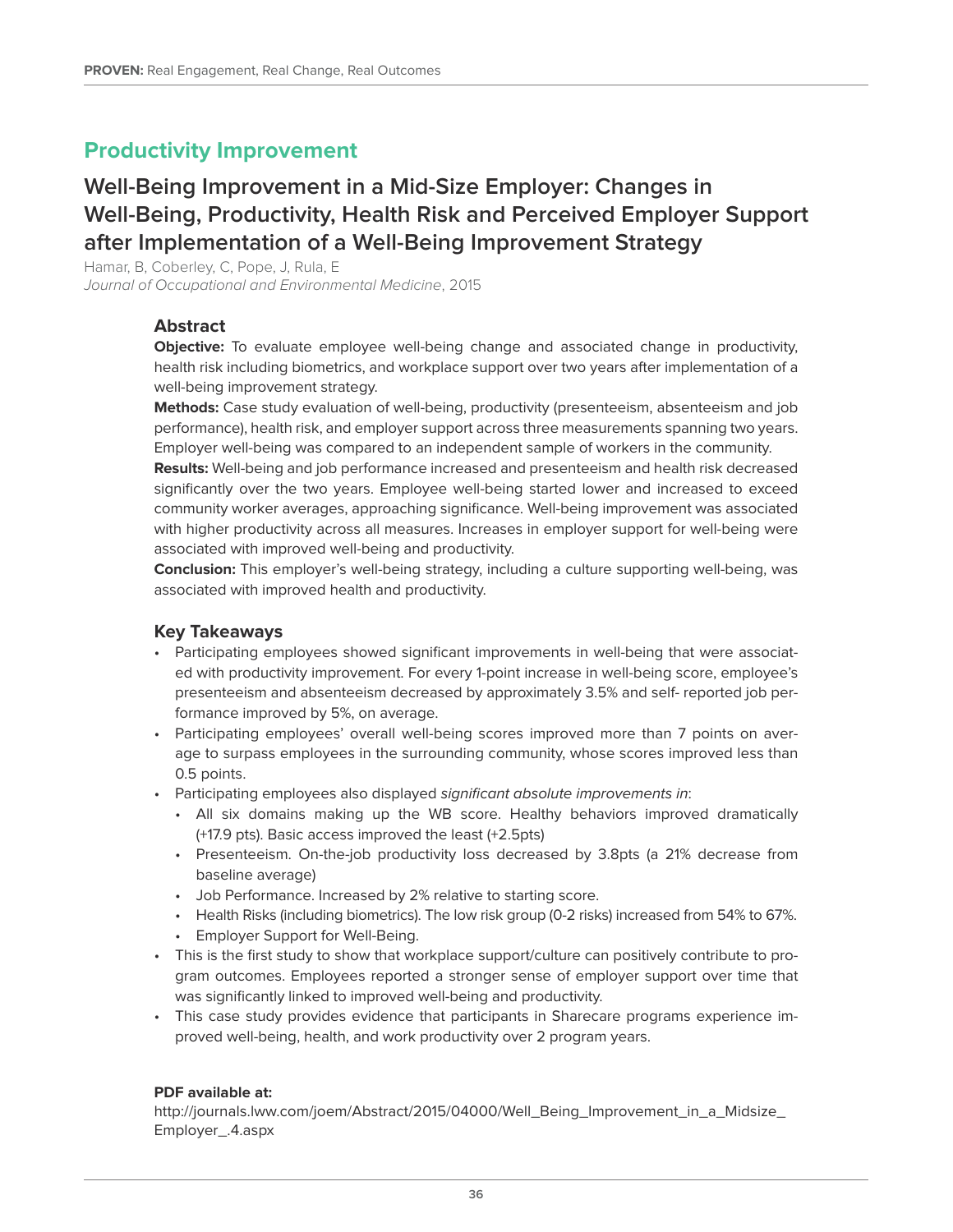### <span id="page-36-0"></span>**Well-Being, Health, and Productivity Improvement After an Employee Well-Being Intervention in Large Retail Distribution Centers**

Rajaratnam, AS, Sears, LE, Shi,Y, Coberley, CR, Pope, JE Journal of Occupational and Environmental Medicine, 2014

#### **Abstract**

**Objective:** To evaluate changes in well-being, biometric indicators of health, and productivity after a well-being intervention.

**Methods:** Biometric and self-reported outcomes were assessed among 677 retail distribution center employees before and after a six-month well-being intervention.

**Results:** Despite lower well-being at baseline compared with an independent random sample of workers, program participants' well-being, productivity, body mass index, systolic blood pressure and total cholesterol improved significantly after the intervention, whereas the decline in diastolic blood pressure was not significant. Moreover, participants' specific transition across well-being segments over the intervention period demonstrated more improvement than decline.

**Conclusion:** There is evidence that programs designed to improve well-being within a workforce can be used to significantly and positively impact employee health and productivity, which should result in reduced healthcare costs, improved employee productivity and increased overall profitability.

#### **Key Takeaways**

- For six months, employees working in retail distribution centers participated in a well- being improvement intervention.
- Prior to the intervention, the participants had significantly more challenges pertaining to well-being, physical health and socioeconomic status compared with employees in the surrounding community.
- Nevertheless, well-being, biometric indicators of health, and presenteeism improved significantly for program participants after the six-month intervention.
- Specifically, significant improvements were observed for overall well-being, life evaluation, emotional health, physical health, healthy behaviors, basic access, body mass index, systolic blood pressure and total cholesterol, whereas the reductions in diastolic blood pressure and Work Environment scores were not significant.

#### **PDF available at:**

http://journals.lww.com/joem/Abstract/2014/12000/Well %20Being, Health, and Productivi[ty\\_Improvement.10.aspx](http://journals.lww.com/joem/Abstract/2014/12000/Well_%20Being,_Health,_and_Productivity_Improvement.10.aspx)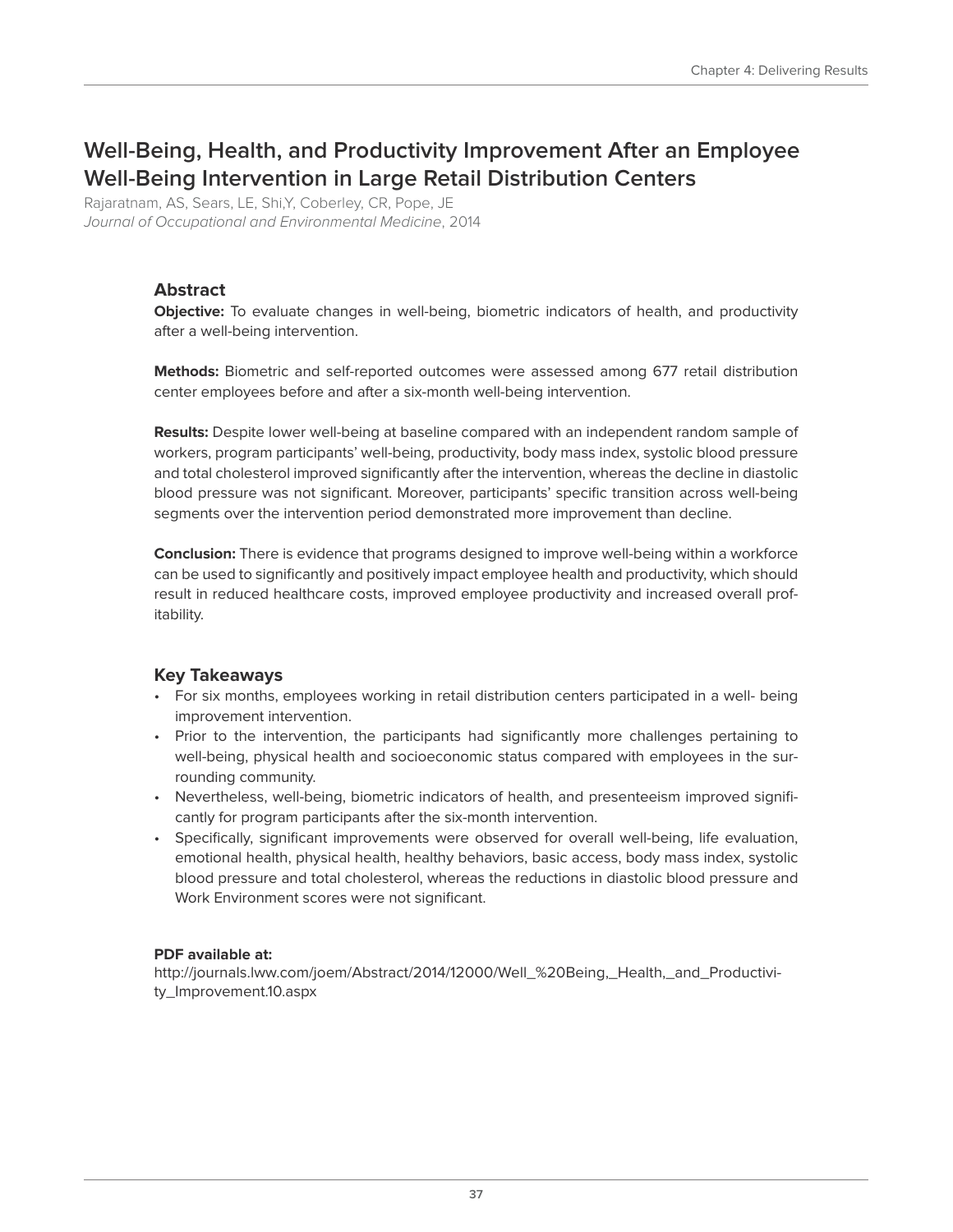## **SHARECARE BY THE NUMBERS**

The effectiveness behind our products lies in the research and engineering that makes them possible. The variety of offerings provides proven ways to help you live a healthier life.

**45M+**  RealAge Tests Taken

**1.1M** Providers

**100M** Consumers Reached Each Month

**30Y+**  Disease Management and Chronic Care Experience

**3M+**  Americans Positively Impacted By the Blue Zones Project

**42**  Blue Zone Communities

**5,000** Hospital & Practice Partners

**6B** Health Data Points

**35Y+** 

of research by Dr. Dean Ornish proving that the progression of heart disease can be reversed

## **30+**

Ornish Lifestyle Medicine Sites